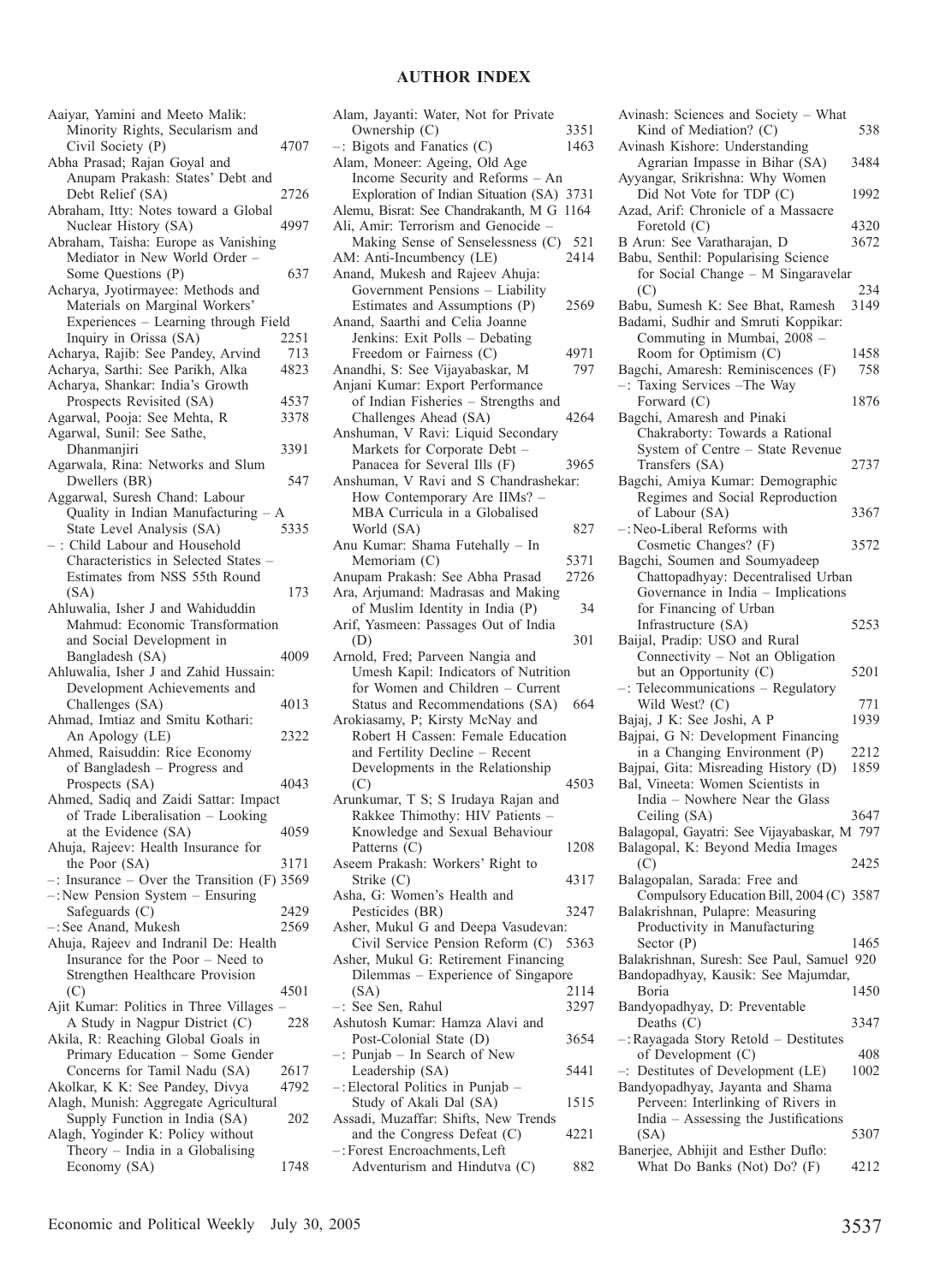| Banerjee, Abhijit; Angus Deaton and                                            |      |
|--------------------------------------------------------------------------------|------|
| Esther Duflo: Health Care Delivery                                             |      |
| in Rural Rajasthan (SA)                                                        | 944  |
| Banerjee, Ashok and Sayantan Banerjee:                                         |      |
| Availability Based Tariff - An                                                 |      |
| Economic Instrument for Grid                                                   |      |
| Discipline (SA)                                                                | 3939 |
| Banerjee, Atreyee: The State and                                               |      |
| Human Rights (LE)                                                              | 4862 |
| Banerjee, Madhulika: Local Knowledge<br>for World Market - Globalising         |      |
| Ayurveda (SA)                                                                  | 89   |
| Banerjee, Nirmala and Maithreyi                                                |      |
|                                                                                |      |
| Krishnaraj: Sieving Budgets for                                                | 4788 |
| Gender (SA)<br>Banerjee, Nirmala and Poulomi Roy:                              |      |
| What Does the State Do for Indian                                              |      |
| Women? (SA)                                                                    | 4831 |
| Banerjee, Sayantan: See Banerjee,                                              |      |
| Ashok                                                                          | 3939 |
|                                                                                |      |
| Banerjee, Sumanta: Remembering<br>M N Roy(C)                                   | 2957 |
|                                                                                |      |
| $-$ : Pornography of Torture $(C)$                                             | 3443 |
| $-$ : Can the Left Confront the BJP? (C)                                       | 4125 |
| -: India's Home Front (C)                                                      | 4404 |
| -: The Popular Politics of Crime (C)                                           | 4767 |
| -: Revisiting Kolkata As An NRB (C)                                            | 5203 |
| -: 'Fahrenheit 451' - Empty                                                    |      |
| Bookshelves and Closed Minds? (C) 318                                          |      |
| $-$ : Is This the Voice of the People? (C) 873                                 |      |
| $-$ : Politics Sans Ideology (C)                                               | 1204 |
| -: Muslim Dilemma - Conviction or                                              |      |
| Hobson's Choice? (C)                                                           | 1461 |
| Need of the Hour - Beyond<br>$-$ :                                             |      |
| Detoxification (C)                                                             | 2342 |
| Banerji, Arun: Colin Simmons - In                                              |      |
| Memoriam (O)                                                                   | 4322 |
| $-$ : On Economic History (LE)                                                 | 4754 |
| Banga, Rashmi: Impact of Japanese and                                          |      |
| US FDI on Productivity Growth                                                  |      |
| A Firm-Level Analysis (SA)                                                     | 453  |
| $-$ : See Goldar, B                                                            | 441  |
| Banik, Arindam; Pradip K Bhaumik                                               |      |
| and Sunday O Iyare: Explaining FDI                                             |      |
| Inflows to India, China and the                                                |      |
| Caribbean - An Extended                                                        |      |
| Neighbourhood Approach (SA)                                                    | 3398 |
| Bannerji, Himani: Partition and Its                                            |      |
| Meanings (BR)                                                                  |      |
| Bansil, P C: Farmers in Lease Market                                           | 3806 |
| (D)                                                                            |      |
|                                                                                | 3955 |
|                                                                                | 3862 |
| Banthia, J K: Census Goldmine (LE)                                             |      |
| Bardhan, Pranab and Dilip Mookherjee:                                          |      |
| Poverty Alleviation Efforts of<br>Panchayats in West Bengal (SA)               | 965  |
|                                                                                |      |
| Barik, R K: Social Background of                                               |      |
| Civil Service - Some Depressing<br>Trends $(C)$                                | 625  |
|                                                                                | 1888 |
| Barnett, Tony: See Kadiyala, Suneetha                                          |      |
| Barua, Alka: Caring Men? Husbands'                                             |      |
| Involvement in Maternal Care of                                                | 5661 |
| Young Wives (SA)                                                               |      |
| Basant, Rakesh and Uma Rani: Labour                                            |      |
| Market Deepening in India's IT -                                               |      |
| An Exploratory Analysis (SA)                                                   | 5317 |
| Basu, Alaka M: The Squabble that                                               |      |
| Never Ends-Religion and Fertility (F) 4294<br>Basu, Aparna: Home and the World |      |
| (BR)                                                                           | 3244 |

Bath, Nani: Victory for the BJP (SA) 5531 Benjamin, N: Jamsetji Nusserwanji Tata – A Centenary Tribute  $(C)$  3873 Berglund, Henrik: Religion and Nationalism – Politics of BJP (SA) 1064 Bery, Suman: Grand Bargains and Free<br>Lunches (F) 5354 Lunches (F) 5354<br>agat, R B: Fact and Fiction (F) 4292 Bhagat,  $R$  B: Fact and Fiction  $(F)$ Bhan, Anant: See Jajoo, Ulhas 3184 Bhanumurthy, N R and Sapna Sinha: Industrial Recovery – Can It Be Sustained? (C) 405 Bhanumurthy, N R: See Bhattacharya, B B 3541 Bhat, Ahalya S: Building Budgets from Below (SA) Bhat, Mahadev G: See Chandrakanth, M G 1164 Bhat, Ramesh and Sumesh K Babu: Health Insurance and Third Party Administrators – Issues and Challenges (SA) 3149 Bhat, Ramesh and Somen Saha: Health Insurance – Not a Panacea (F) 3667 Bhatt, Ela and Jhabvala: The Idea of Work (SA) 5133 Bhatt, V V: Light without Heat (LE) 1094 Bhatta, Ramachandra: Conserving Coastal Resources – Stakeholders vs Policy-Makers (C) 529 Bhattacharjee, J P: See Manna, G C 5163 Bhattacharya, B B; N R Bhanumurthy; Sabyasachi Kar and S Sakthivel: Forecasting State Domestic Product and Inflation – Macroeconometric Model for AP, Karnataka and UP (SA) 3541 Bhattacharya, B B and S Sakthivel: Regional Growth and Disparity in India – Comparison of Pre- and Post-Reform Decades (SA) 1071 Bhattacharya, Debraj: Kolkata Underworld in the Early 20th Century (SA) 4276 –: Kolkata (LE) 5346 –:Teaching English (LE) 118 Bhattacharya, Mihir: Remembering Sachin Chaudhuri – One Hundred Years of Solidarity (C) 313 Bhattacharya, Pradipta and Madhusudan Datta: Public Profitability of Oil-Refining PSUs (SA) 2306 Bhattacharya, Shahana: On Banning  $Books$  (LE)  $510$ –:See Purkayastha, Sharmila 210 Bhattacharya, Shilpi: Globalisation and Stress on Water Resources (BR) 3901 Bhattacharya, Swapan K: Does Bangladesh Benefit from Preferential Trade with India? – A Gravity Analysis (SA) 5152 Bhattacharyya, Dwaipayan: West Bengal – Permanent Incumbency and<br>Political Stability (SA) 5477 Political Stability (SA) –:Making and Unmaking of Trinamul Congress (SA) 1529 Bhaumik, Kaushik: Antinomies of Representation (BR) 3903 –:Action Cinema in India (BR) 1893

| Bhaumik, Pradip K: See Banik,                |      |
|----------------------------------------------|------|
| Arindam                                      | 3398 |
| Bhole, L M and Jitendra Mahakud:             |      |
| Behaviour of Trade Credit - Time             |      |
| Series and Panel Data Analysis               |      |
| (SA)                                         | 1277 |
| Bhushan, Prashant: The Revolving             |      |
| Door of the IMF/World Bank (C)               | 4877 |
| $-$ : Supreme Court and PIL $-$ Changing     |      |
| Perspectives under Liberalisation            |      |
|                                              |      |
| (C)                                          | 1770 |
| Bhushan, Sudhanshu: Trade in Education       |      |
| Services under GATS - Implications           |      |
| for Higher Education in India (SA)           | 2395 |
| Biao, Xiang: Towards an Emigration           |      |
| Study $- A$ South Perspective (P)            | 3798 |
| Birmal, Nitin: See Palshikar, Suhas          | 5467 |
| Birthal, Pratap S: See Joshi, P K            | 2457 |
| Biswas, Aparajita: NEPAD - Forum for         |      |
| Growth and Unity (C)                         | 793  |
|                                              |      |
| Boillot, Jean-Joseph; Julier Lefilleur       |      |
| Yann Lepape: New Trade                       |      |
| Geography of Eastern Europe (C)              | 2005 |
| Bora, Banasmita: Pro-Incumbency              |      |
| Factor (SA)                                  | 5536 |
| Bordoloi, Sujata: See Diaz, Joseph           |      |
| O Prewitt                                    | 2121 |
| Bose, Ashish: Census Goldmine -              |      |
| Dissemination of 2001 Data (C)               | 3595 |
| $-$ : Afghan Refugees in India (C)           | 4698 |
|                                              | 323  |
| $-$ : HDRs – Some Reflections (C)            |      |
| -: Hunger-free India by 2007 - Need          |      |
| for Evergreen Revolution (C)                 | 1196 |
| -: Towards Gender - Sensitive                |      |
| Population Census (C)                        | 1652 |
| -: Malaria Deaths in Rajasthan               |      |
| Desert $(C)$                                 | 2557 |
| Bouma, Jetske: See Puskur, Ranjitha          | 3477 |
| Brass, Paul R: Development of an             |      |
| Institutionalised Riot System in             |      |
| Meerut City, 1961 to 1982 (SA)               | 4839 |
|                                              |      |
| Breman, Jan: Developmentalism -              |      |
| Towards a New Regime (C)                     | 3224 |
| $-$ : Return of Social Inequality $-$ A      |      |
| Fashionable Doctrine (C)                     | 3869 |
| Bronkhorst, Ruud: 'Fair' Prices and          |      |
| Wages (C)                                    | 3787 |
| Buechler, Stephanie: See Shah,               |      |
| Tushaar                                      | 361  |
| Butcher, Melissa: Medium and Message         |      |
| (BR)                                         | 2217 |
| Cantrell, Ronald P: Golden Rice (LE)         | 4946 |
| Cariappa, Juli: See Cariappa, Vivek          |      |
|                                              | 4697 |
| Cariappa, Vivek and Juli Cariappa:           |      |
| Crisis in Indian Cotton (C)                  | 4697 |
| Caseley, Jonathan: Public Sector Reform      |      |
| and Corruption - CARD Facade                 |      |
| in Andhra Pradesh (SA)                       | 1151 |
| Cassen, Robert H: See Arokiasamy, P          | 4503 |
| Chaddha, Vikram: University                  |      |
| Autonomy (LE)                                | 306  |
| Chadha, Vikram: Budget Blues (LE)            | 3760 |
| Chaganti, Sruti: Creation of a Third         |      |
| World in the First - Economics               |      |
| of Labour Migration (SA)                     |      |
|                                              |      |
|                                              | 2220 |
| Chakrabarti, Pinaki: Remembering             |      |
| Krishna Raj (C)                              | 1777 |
| Chakrabarty, Soma: An Archaic<br>System (LE) | 2066 |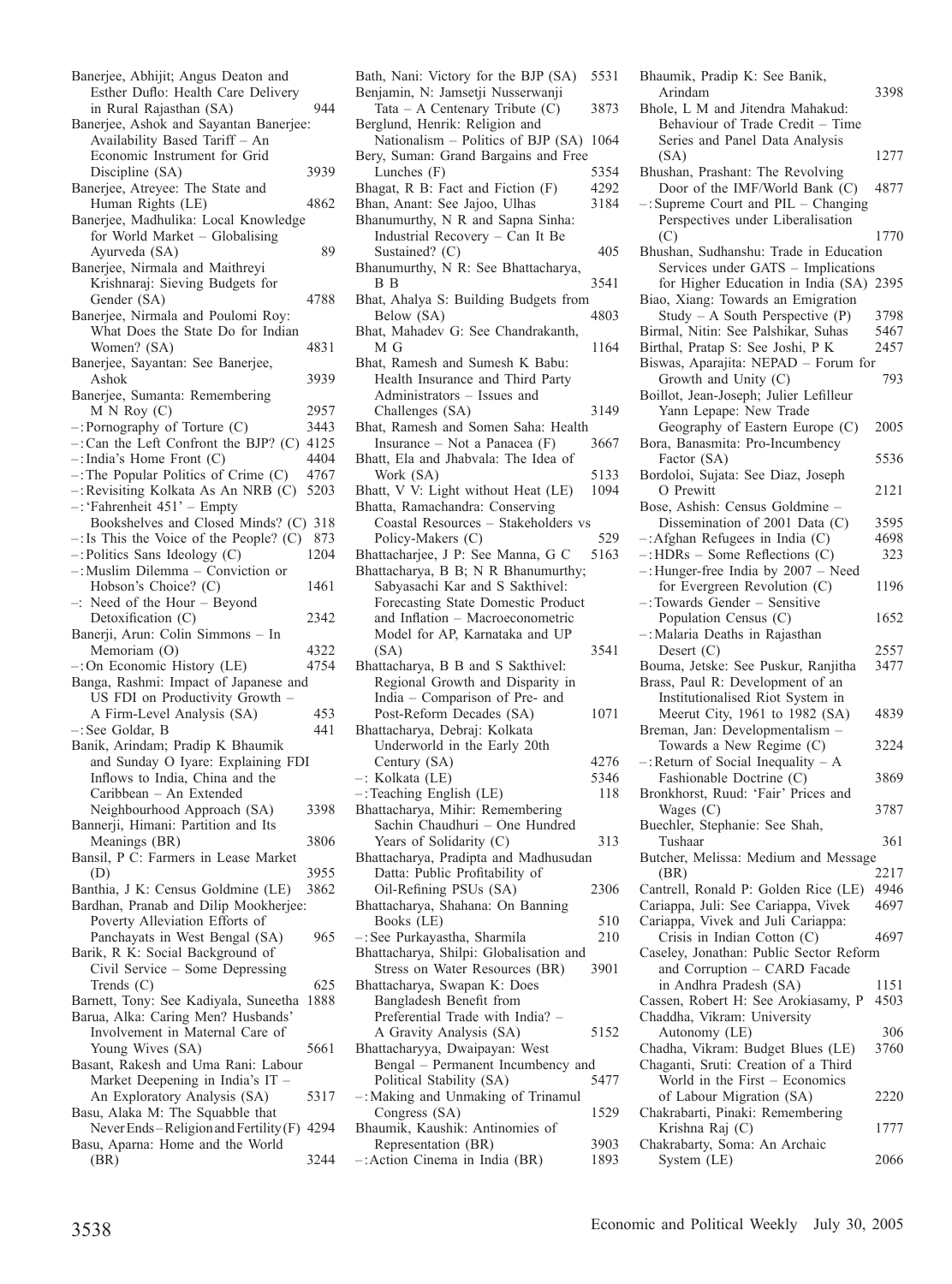| Chakraborty, Indrani: Teaching                              |      |
|-------------------------------------------------------------|------|
| Economic History - Towards a                                |      |
| Reorientation (C)                                           | 3883 |
| Chakraborty, Pinaki: See Bagchi,                            |      |
| Amaresh                                                     | 2737 |
| Chakraborty, Raghu Nath: Rights<br>Activists Arrested (LE)  | 1358 |
| Chakravarty, Deepita: Expansion of                          |      |
| Markets and Women Workers - Case                            |      |
| Study of Garment Manufacturing                              |      |
| in India (SA)                                               | 4910 |
| Chakravorti, Robi: Sociology in                             |      |
| America and Diaspora (D)                                    | 3195 |
| Chand, Ramesh and Parmod Kumar:                             |      |
| Determinants of Capital Formation                           |      |
| and Agriculture Growth - Some New                           |      |
| Explorations (SA)                                           | 5611 |
| Chand, Ramesh; Dayanatha Jha and                            |      |
| Surabhi Mittal: WTO and Oilseeds                            |      |
| Sector - Challenges of Trade                                |      |
| Liberalisation (C)                                          | 533  |
| Chandavarkar, Anand and Deena                               |      |
| Khatkhate: Krishna Raj - Editor of                          |      |
| Eloquent Silence (C)                                        | 1017 |
| Chandra, Nirmal Kumar: Relevance                            |      |
| of Soviet Economic Model for                                |      |
| Non-Socialist Countries (SA)                                | 2287 |
| Chandrakanth, M G; Bisrat Alemu                             |      |
| and Negative Mahadev G Bhat:                                |      |
| Combating Externalities of Drought -                        |      |
| Groundwater Recharge through                                |      |
| Watershed Development Programme                             |      |
| (SA)                                                        | 1164 |
| Chandrasekhar, C P: Beyond the                              |      |
| Forex Proposal (F)                                          | 5563 |
| Chandrashekar, S: See Anshuman,                             |      |
| V Ravi                                                      | 827  |
| Chatterjee, Partha: Empire after                            |      |
| Globalisation (SA)                                          | 4155 |
| Chattopadhyay, Aparajita: A                                 |      |
| Comprehensive Look at Ageing (BR) 4425                      |      |
| -: Population Policy for the Aged                           |      |
| in India (C)                                                | 4694 |
| Chattopadhyay, Raghabendra and                              |      |
| Esther Duflo: Impact of Reservation                         |      |
| in Panchayat Raj - Evidence from                            |      |
| a Nationwide Randomised                                     |      |
| Experiment (SA)                                             | 979  |
| Chattopadhyay, Soumyadeep:                                  |      |
| See Bagchi, Soumen                                          | 5253 |
| Chattopadhyay, Subhorup: See Roy,                           |      |
| Joyashree<br>Chaturvedi, Rohini: Environmental              | 186  |
|                                                             |      |
| Hearings - Participatory Forums or<br>a Mere Procedure? (C) | 4616 |
| Chaturvedi, Sachin: Biosafety                               |      |
|                                                             |      |
| Regulation – Need for Fine<br>Balancing (C)                 | 3693 |
| Chaudhary, Omar: Turning Back - An                          |      |
| Assessment of Non-Refoulement                               |      |
| under Indian Law (SA)                                       | 3257 |
| Chaudhuri, Rosinka: Historicality in                        |      |
| Literature – Subalternist                                   |      |
| Misrepresentations (SA)                                     |      |
|                                                             |      |
|                                                             | 4658 |
| Chaudhury, Pradipta: The Creamy                             |      |
| Layer - Political Economy of                                |      |
| Reservations (C)                                            | 1989 |
| Chauhan, Ramesh K and S N Ghosh:<br>Bipolar Contest (SA)    | 5505 |

| Chelliah, R J: Implementing RRBM                                           |      |
|----------------------------------------------------------------------------|------|
| Act, 2003 - Evaluating Kelkar Task                                         |      |
| Force Report (C)                                                           | 3971 |
| Chikte, Rasika: See Maharatna, Arup<br>Chithelen, Ignatius: Outsourcing to | 5053 |
| India - Causes, Reaction and Prospects                                     |      |
| (C)                                                                        | 1022 |
| Chopra, Pran: The Constitution and                                         |      |
| Supreme Court (P)                                                          | 3355 |
| Choudhury, S Roy and Shobhit                                               |      |
| Mahajan: Why Subsidise Higher                                              |      |
| Education? (C)                                                             | 1781 |
| Chowdary, T H: Secular Agenda (LE)                                         | 3074 |
| -: Unified Licence in Telecom - Moving<br>towards Convergence (C)          |      |
| -: Telecom Reforms - A Decade On                                           | 319  |
| (C)                                                                        | 2085 |
| -: India and China (LE)                                                    | 118  |
| Chowdhary, Rekha and V Nagendra Rao:                                       |      |
| Jammu and Kashmir - Electoral                                              |      |
| Politics in a Separatist Context (SA)5449                                  |      |
| -: National Conference of Jammu                                            |      |
| and Kashmir - From Hegemonic                                               |      |
| to Competitive Politics (SA)                                               | 1521 |
| Chowdhry, Bhagwan: Monsoon<br>Hedging (F)                                  | 3775 |
| Chowdhury, Nupur: Patents Bill -                                           |      |
| Protecting Indigenous Knowledge                                            |      |
| (C)                                                                        | 4984 |
| Chowdhury, Vinod: Reforms and                                              |      |
| Realpolitik (LE)                                                           | 3560 |
| -: Ending Casteism (LE)                                                    | 4198 |
| -: On Economic History (LE)                                                | 4582 |
| Clairmont, Frederic F: Faluja - A New                                      |      |
| Beginning? (C)<br>-: Dien Bien Phu - A Personal                            | 2967 |
| Memoir (C)                                                                 | 3889 |
| -: What Next for the Bolivarian                                            |      |
| Revolution? (C)                                                            | 4623 |
| -: Tony Blair - Relic of the Past?                                         |      |
| (C)                                                                        | 1216 |
| -: Sharon - For Whom the Bell                                              |      |
| Tolls (C)                                                                  | 1575 |
| Copland, Ian: Princely States and the<br>Raj (BR)                          | 807  |
| Copley, Anthony: Silent Half of a                                          |      |
| Religious Debate (BR)                                                      | 1585 |
| Couto, Alban: Remembering JP -                                             |      |
| Retracing Steps to Emergency -                                             |      |
| and After (C)                                                              | 243  |
| Cullet, Philippe: Liability and GMOs -                                     |      |
| Towards a Redress Regime in                                                |      |
| Biosafety Protocol (C)<br>-: Farmer Liability and GM                       | 615  |
| Contamination - Schmeiser                                                  |      |
| Judgment $(C)$                                                             | 2551 |
| D'Cruz, Sharon and Avinash V Raikar:                                       |      |
| Ramponkars in Goa - Between                                                |      |
| Modernisation, Government and the                                          |      |
| Deep Blue Sea (SA)                                                         | 2048 |
| D'Souza, Errol: Sharper Instruments                                        |      |
| and Objectives (F)                                                         | 3216 |
| -: Markets and Equity in Education<br>(C)                                  | 1107 |
| -: Contractual Arrangements in                                             |      |
| Academia - Implications for                                                |      |
| Performance (SA)                                                           | 2165 |
| D'Souza, J B: The Ballot's                                                 |      |
| Triumph (BR)                                                               | 4423 |

|              | -: Kashmir Question (LE)                                               | 5274         |
|--------------|------------------------------------------------------------------------|--------------|
|              | $-$ : Theatre of War (BR)                                              | 1036         |
| 3971         | -: European Aid and                                                    |              |
| 5053         | Poverty Reduction (BR)                                                 | 1799         |
|              | Dadhich, Naresh: Indian Science                                        |              |
| ects         | Experiment (SA)                                                        | 2181         |
| 1022         | Damodaran, A: See Hayami, Yujiro                                       | 3992         |
|              | Das, Abhijit; Ramakant Rai and Dinesh                                  |              |
| 3355         | Singh: Medical Negligence and                                          |              |
|              | Rights Violation (C)                                                   | 3876         |
|              | Das, Abhiman and Saibal Ghosh:                                         |              |
| 1781         | Corporate Governance in Banking                                        |              |
| 3074         | System - An Empirical Investigation                                    |              |
| ng           | (SA)                                                                   | 1263         |
| 319          | $-$ : Governance in Banking (LE)                                       | 1978         |
|              | Das, Deb Kumar: Manufacturing                                          |              |
| 2085         | Productivity under Varying Trade                                       |              |
| 118          | Regimes, 1980-2000 (SA)                                                | 423          |
| 0.           | Das, Jishnu and Jeffrey Hammer:                                        |              |
|              | Strained Mercy - Quality of Medical                                    |              |
| 15449        | Care in Delhi (SA)                                                     | 951          |
|              | Das, Keshab: Uneven Development                                        |              |
|              | and Regionalism - A Critique of                                        |              |
| 1521         | Recieved Theories (SA)                                                 | 4917         |
|              | Das, M K: Probing the Poll Defeat (C)                                  | 3091         |
| 3775         | Das, Maitreyi Bordia: See Desai,                                       |              |
|              | Sonalde                                                                | 3045<br>1171 |
|              | Das, Samantak: See Rana, Kumar                                         |              |
| 4984         | Das, Satya P: Welfare Costs of Import                                  |              |
| 3560         | Protection - Some Selected                                             | 2055         |
|              | Estimates (SA)                                                         |              |
| 4198<br>4582 | Dasgupta, Anindita: Civilians and<br>Localisation of Conflict in Assam |              |
|              | (SA)                                                                   | 4461         |
| 2967         | Dasgupta, Probal: Language, Public                                     |              |
|              | Space and an Educated Imagination                                      |              |
| 3889         | (SA)                                                                   | 2169         |
|              | Dash, Bikash Chandra: Civil Society                                    |              |
| 4623         | Initiatives and Electoral Reforms                                      |              |
|              | $(C)$ 4136                                                             |              |
| 1216         | Datar, Abhay: See Sanjay Kumar                                         | 525          |
|              | Datar, M K: Taxing Capital Gains or                                    |              |
| 1575         | Transactions (F)                                                       | 3576         |
|              | $-$ : Corporate Governance in Financial                                |              |
| 807          | Intermediaries (C)                                                     | 328          |
|              | Datta, Anupama: Ageing - A                                             |              |
| 1585         | Comparison (BR)                                                        | 4427         |
|              | Datta, K K: Impact Assessment of                                       |              |
|              | Drainage Investment (C)                                                | 1784         |
| 243          | Datta, Madhusudan: See Bhattacharya,                                   |              |
|              | Pradipta                                                               | 2306         |
|              | Datta, V N: Islam and Pakistan (BR)                                    | 4329         |
| 615          | David, Kumar: Peace Moves in                                           |              |
|              | Sri Lanka (LE)                                                         | 02<br>5513   |
| 2551         | Dayal, Harishwar: See Sanjay Kumar<br>De, Bikramjit: Abuse of Urdu (C) | 5085         |
|              | De, Indranil and Prabhu Prasad Mishra:                                 |              |
|              | Electoral Outcome (LE)                                                 | 2934         |
|              | De, Indranil: See Ahuja, Rajeev                                        | 4501         |
| 2048         | De, Prabir: See Ghosh, Buddhadeb                                       | 4645         |
|              | Deaton, Angus: See Banerjee, Abhijit                                   | 944          |
| 3216         | Deepak Kumar: Emeregence of                                            |              |
|              | Scientocracy - Snippets from                                           |              |
| 1107         | Colonial India (P)                                                     | 3893         |
|              | Deosthali, Vrishali and Chandrashekhar                                 |              |
|              | M Nikam: Rice - Regionwise                                             |              |
| 2165         | Growth Trends in Maharashtra (C)                                       | 240          |
|              | Desai, Bhupat M: Role of State in Rural                                |              |
| 4423         | Finance $(D)$                                                          | 1754         |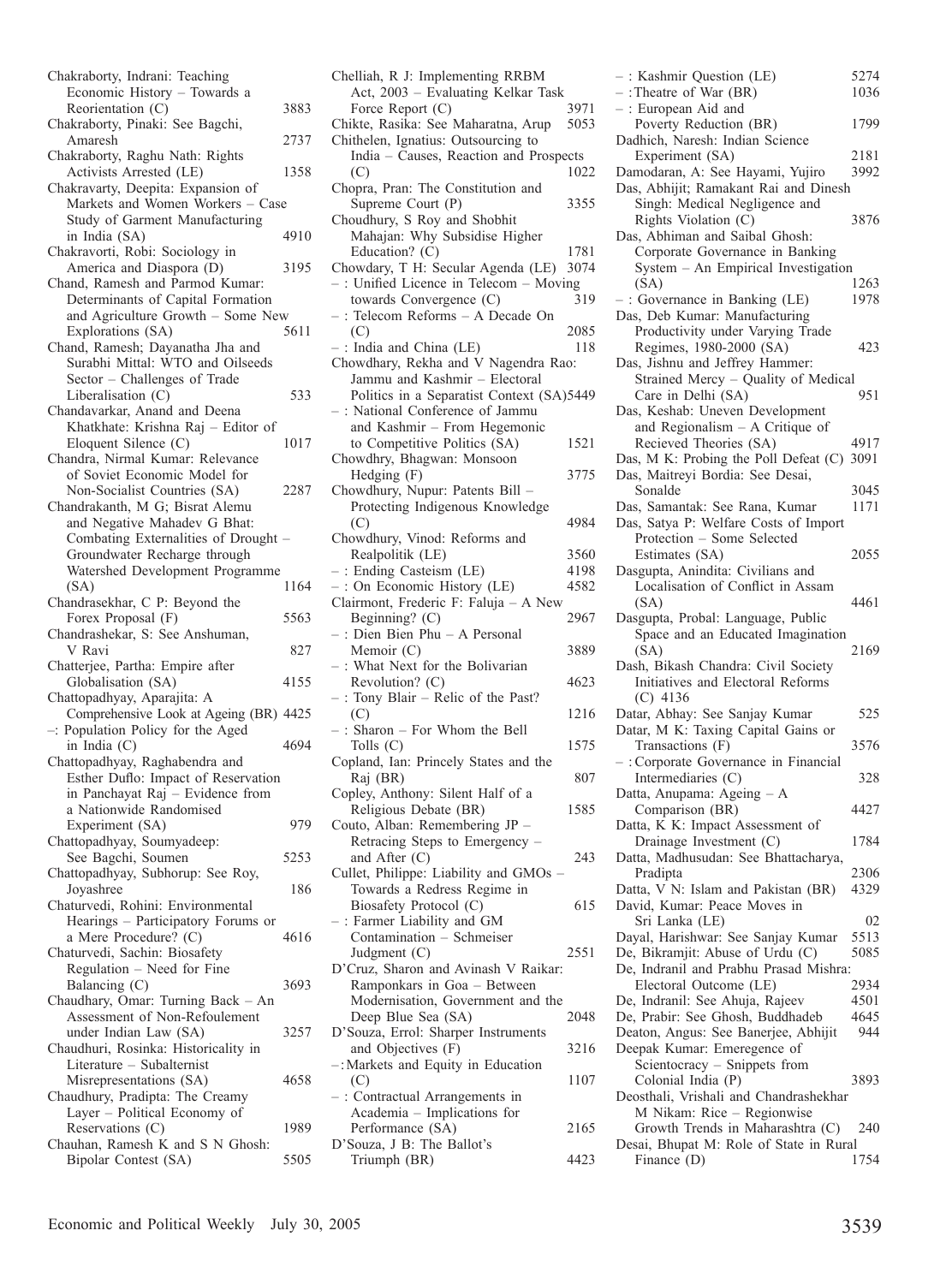| Desai, Sonalde and Maitreyi Bordia<br>Das: Is Employment Driving        |             |
|-------------------------------------------------------------------------|-------------|
| India's Growth Surge? A Reality                                         |             |
| Check (D)                                                               | 3045        |
| Deshpande, Anirudh: Films as                                            |             |
| Historical Sources or Alternative                                       |             |
| History (SA)                                                            | 4455<br>304 |
| -: Community and Nation (D)                                             |             |
| $-$ : On Bigots and Fanatics (D)<br>Deshpande, Ashwini: China and India | 1858        |
| on the Development Path (BR)                                            | 4713        |
| -: Lata Mangeshkar - The Singer and                                     |             |
| the Voice (D)                                                           | 5179        |
| -: Free Market or Middle Path (BR)                                      | 5303        |
| Deshpande, G P: Metaphysics and                                         |             |
| Protest in Discourse on Buddhism                                        |             |
| (BR)                                                                    | 3109        |
| Deshpande, J V: Examining the                                           |             |
| Examination System (C)                                                  | 1563        |
| - Teaching to Hate (LE)                                                 | 1758        |
| Deshpande, R S: In the Name of the                                      |             |
| Farmer - Central and Karnataka                                          |             |
| State Budget, 2004-05 (F)                                               | 3433        |
| Deshpande, Rajeshwari: How Gendered                                     |             |
| Was Women's Participation in                                            |             |
| Election 2004? (SA)                                                     | 5431        |
| -: Kunbi Maratha as OBC - Backward                                      |             |
| Journey of a Caste (C)                                                  | 1448        |
| Deshpande, S H: Islam in a Benign                                       |             |
| Light (BR)                                                              | 809         |
| Desouza, Shaila: Razing Baina, Goa -                                    |             |
| In Whose Interest? (C)                                                  | 3341        |
| Deva, Surya: From $3/12$ to $9/11$ -                                    |             |
| Future of Human Rights? (C)                                             | 5198        |
| Devadasan, N: Community Health                                          |             |
|                                                                         |             |
| Insurance in India - An Overview                                        |             |
| (SA)                                                                    | 3179        |
| -: Accord Community Health Insurance                                    |             |
| - Increasing Access to Hospital Care                                    |             |
| (SA)                                                                    | 3189        |
| Devarajan, Shantayanan and Shekhar                                      |             |
| Shah: Making Services Work for                                          |             |
| India's Poor (SA)                                                       | 907         |
| Dey, Dipankar: Anxieties over                                           |             |
| Offshoring - State vs New                                               |             |
| Economy (C)                                                             | 2432        |
| Dhaka, Ambrish: 'Geoeconomic                                            |             |
| Watershed' of South and Central                                         | 147         |
| Asia $(C)$<br>Dhar, Biswajit and C Niranjan Rao:                        |             |
| Third Amendment to 1970 Patent                                          |             |
|                                                                         | 5568        |
| Act - An Analysis (C)<br>Dharmadhikary, Shripad: Citizens and           |             |
| Electricity (BR)                                                        | 4715        |
| Dholakia, Archana R and Ravindra H                                      |             |
| Dholakia: Expenditure Allocation                                        |             |
| and Welfare Returns to Government                                       |             |
| - A Suggested Model (SA)                                                | 2386        |
| Dholakia, Ravindra H: See Dholakia,                                     |             |
| Archana R                                                               | 2386        |
| Diaz, Joseph O Prewitt; Rashmi                                          |             |
| Lakshminarayana and Sujata Bordoloi:                                    |             |
| Psychological Support in Events of                                      |             |
| Mass Destruction - Challenges                                           |             |
| and Lessons (SA)                                                        | 2121        |
| Dinesh Kumar, M; Lokesh Singhal                                         |             |
| and Pabitra Rath: Value of                                              |             |
| Groundwater - Case Studies in<br>Banaskantha (SA)                       | 3498        |

| DN: Elucidating the Social Structure of                               |      |
|-----------------------------------------------------------------------|------|
| Accumulation (BR)<br>-: Looting the State - Need to Change            | 155  |
| Mode of Accumulation of                                               |      |
| Wealth $(C)$                                                          | 1389 |
| -: NGOs as Not-for-Profit                                             |      |
| Corporations (C)<br>-: Low Employment Growth -Reviving                | 1642 |
| Labour-Intensive Manufacturing (C) 2192                               |      |
| Dorosh, Paul A: Trade, Food Aid and                                   |      |
| Food Security - Evolving Rice and                                     |      |
| Wheat Markets (SA)                                                    | 4033 |
| Dreze, Jean: Democracy and Right to<br>Food (SA)                      | 1723 |
| -: Midday Meals and Children's Rights                                 |      |
| (D)                                                                   | 1937 |
| Dube, Saurabh: Colonial Registers of<br>a Vernacular Christianity -   |      |
| Conversion to Translation (SA)                                        | 161  |
| -: Colonial Casts (BR)                                                | 1800 |
| Dubey, Abhay Kumar: Globalisation -                                   |      |
| In the History Workshop (SA)                                          | 59   |
| Dubhashi, Devdatt P: GM Foods -                                       |      |
| Inside Story (BR)<br>Dubhashi, P R: Participative Economics           | 158  |
| (BR)                                                                  | 4534 |
| Duflo, Esther: See Banerjee, Abhijit                                  | 4212 |
| -: See Banerjee, Abhijit                                              | 944  |
| -: See Chattopadhyay, Raghabendra                                     | 979  |
| Duggal, Ravi and Vimala                                               |      |
| Ramachandran: Urgent Concerns                                         |      |
| on Abortion Services (C)<br>Dutta, Madhumati; Souvanic Roy;           | 1025 |
| Shubhayu Saha and Dibyendu S                                          |      |
| Maity: Forest Protection Policies and                                 |      |
|                                                                       |      |
| Local Benefits from NTFP - Lessons                                    |      |
| from West Bengal (SA)                                                 | 587  |
| Eapen, Leena Mary: See                                                |      |
| Sthanumoorthy, R                                                      | 1019 |
| Eapen, Rebecca: Democracies in                                        |      |
| Development - An Exploration (P)<br>Ellman, Michael: Russian Economic | 415  |
| Boom, Post-1998 - Illusion, Miracle                                   |      |
| or Recovery? (C)                                                      | 3234 |
| Engineer, Asghar Ali: Abolishing Triple                               |      |
| Talaq - What Next? (C)                                                | 3093 |
| -: Reservation for Muslims (C)                                        | 3984 |
| -: A Handy Tool for Anti-Minorityism<br>(F)                           | 4304 |
| : Communal Riots, 2003 (C)                                            | 21   |
| -: Communal Darkness in Shining India                                 |      |
| (C)                                                                   | 886  |
| -: Minorities and Elections - What Are                                |      |
| the Options? $(C)$                                                    | 1378 |
| -: Reasserting Secular Agenda (C)<br>EPW Research Foundation: Foreign | 2087 |
| Investment Approvals and Actuals -                                    |      |
| A Profile [August 1991-March 2004]                                    |      |
| (S)                                                                   | 2939 |
| : Industrial Investment Proposals                                     |      |
| [Sectorwise] [August 1991-March                                       | 3079 |
| $2004$ (S)<br>-: Secondary Market Transactions in                     |      |
| Government Securities and the                                         |      |
| Forex – June 2004 $(S)$                                               | 3215 |
| Money Market Rates of Interest<br>-:                                  |      |
| (S)<br>-: Corporate Bond Market - Need for                            | 3319 |

a Revamp (MMR) 3321

| -: Trends in Human Development                                     |
|--------------------------------------------------------------------|
| Index $(S)$<br>3423                                                |
| -: Current Statistics (S)<br>3567                                  |
| -: Secondary Market Transactions in                                |
| Government Securities and the                                      |
| Forex – June 2004 (S)<br>3663<br>-: Money Market Rates of Interest |
| 3767<br>(S)                                                        |
| -: Small Savings: Vanishing Impetus                                |
| (MMR)<br>3768                                                      |
| $-$ : Foreign Trade (S)<br>3867                                    |
| -: Indian Agriculture - Statistical                                |
| Profile $(S)$<br>3963                                              |
| -: Reserve Bank of India Accounts and                              |
| Operations [July-June] (S)<br>4123                                 |
| -: Employment Trends in India (S)<br>4203                          |
| -: Interest Rates - Case against a                                 |
| Hike (MMR)<br>4204<br>-: Money Market Rates of Interest (S) 4291   |
| -: Direction of Foreign Trade of India                             |
| (S)<br>4395                                                        |
| -: Saving of Household Sector                                      |
| in Financial Assets                                                |
| [At Current Prices] (S)<br>4487                                    |
| -: Money Market Rates of Interest (S) 4587                         |
| -: Secondary Market Transactions in                                |
| Government Securities and the                                      |
| Forex - September 2004 (S)<br>4589                                 |
| -: Conventional Wisdom Persists -                                  |
| Non-Use of WMA Facility (MMR)<br>4592                              |
| India's Quarterly GDP Estimates from<br>$-$ :                      |
| 1999-00 to 2004-05 (S)<br>4683                                     |
| -: Performance of Life Insurance<br>4759                           |
| Industry $(S)$<br>-: Basic Animal Husbandry - A                    |
| Statistical Profile (S)<br>4867                                    |
| -: Secondary Market Transactions in                                |
| Government Securities and the                                      |
| Forex – October 2004 (S)<br>4869                                   |
| -: Money Market Rates of Interest (S) 4951                         |
| -: Monetary Policy - A New Approach                                |
| Called For (MMR)<br>4954                                           |
| -: Secondary Market Transactions in                                |
| Government Securities and Forex                                    |
| Market Turnover - First Two                                        |
| Weeks of November 2004 (S)<br>5071                                 |
| -: Trends in Total Investment by                                   |
| Industry (S)<br>5191<br>Secondary Market Transactions in           |
| Government Securities and the Forex                                |
| Turnover - November 2004 (S)<br>5279                               |
| Money and Forex Markets November<br>-:                             |
| 2004(S)<br>5280                                                    |
| -: Changing Pattern of Monthly Per                                 |
| Capita Expenditure of Rural India                                  |
| (Statewise) (S)<br>5351                                            |
| -: Secondary Market Transactions in                                |
| Government Securities and the Forex -                              |
| Week Ending December 10-17, 2004                                   |
| 5551<br>(S)                                                        |
| : Phenomenal Growth in Non-Monetary<br>5552                        |
| Liabilities (MMR)                                                  |
| -: Growth in Estimated Corporate<br>Investment $(S)$<br>7          |
| India's Quarterly GDP Estimates from<br>-:                         |
| 1999-00 to 2003-04 (S)<br>123                                      |
| -: Money Market Rates of Interest (S)<br>215                       |
| -: Banks' Performance - Limited                                    |

Achievements (MMR) 218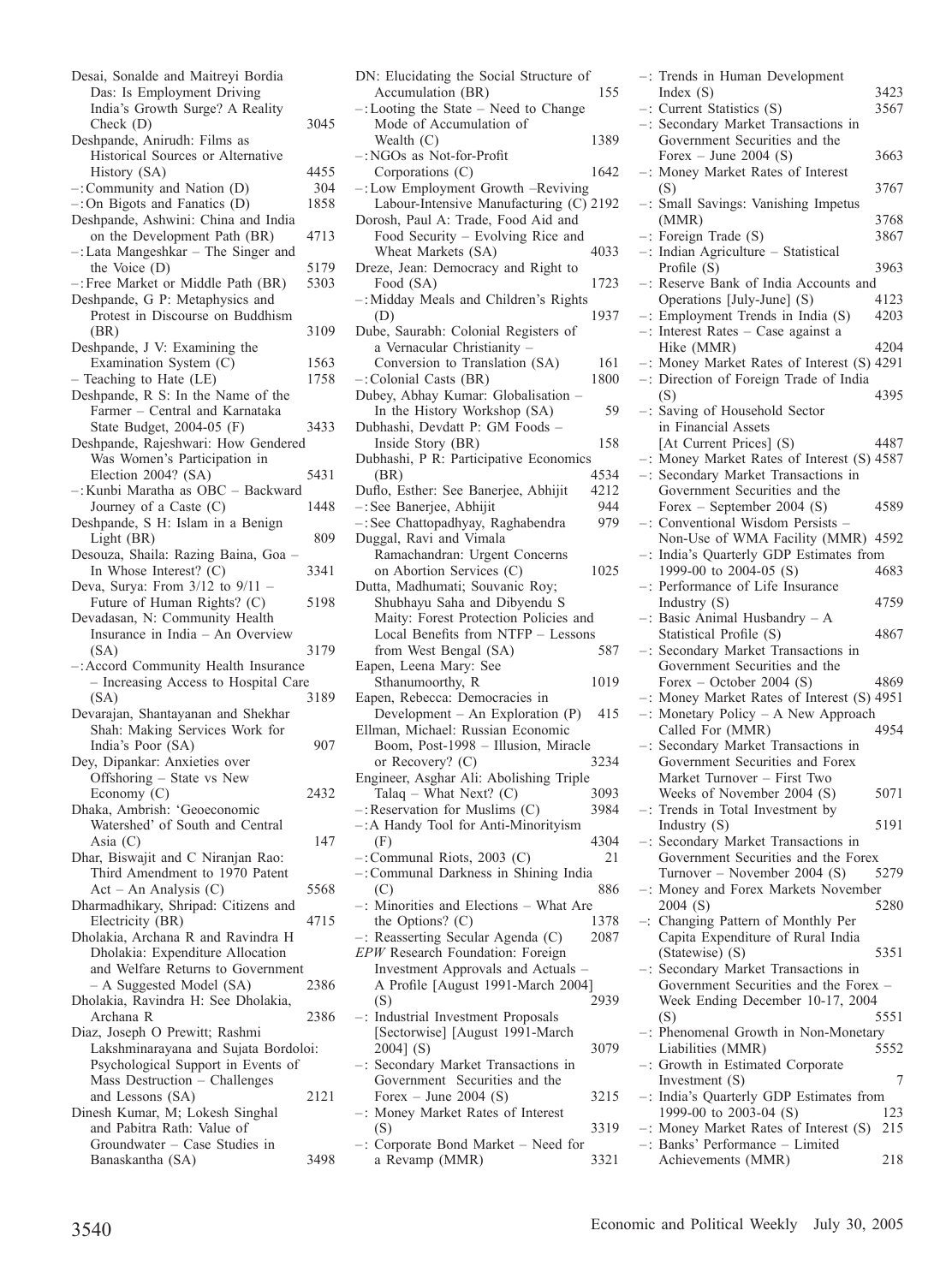|                      | -: Installed Capacity [in MW] of Power<br>Utilities in the States/Uts and Allocated                                             |      |
|----------------------|---------------------------------------------------------------------------------------------------------------------------------|------|
|                      | Shares in Joint and Central Sector                                                                                              |      |
| $\ddot{\phantom{a}}$ | as on January 31, 2003 (S)<br>Growth of Corporate Sector in India                                                               | 310  |
|                      | (S)                                                                                                                             | 397  |
| $-1$                 | Small Savings - Receipts and<br>Outstandings (S)                                                                                | 519  |
| $-1$                 | Turnover in Foreign Exchange<br>Market (S)                                                                                      | 610  |
| $-$ :                | Money Market Rates of Interest (S)                                                                                              | 763  |
|                      | -: Policy Reversal on Small Savings<br>Rates (MMR)                                                                              | 764  |
| $-$ :                | Aggregate Private Final Consumption<br>Expenditure (S)                                                                          | 868  |
|                      | Access to Safe Drinking Water (S)                                                                                               | 1007 |
|                      | -: Access to Safe Drinking Water (S<br>-: Trend in Derivatives Trade in the                                                     |      |
|                      | Indian Stock Exchanges                                                                                                          |      |
|                      | [NSE and BSE] (S)                                                                                                               | 1099 |
|                      | -: Monthly Sales and Purchases of US                                                                                            |      |
|                      | Dollars by Reserve Bank of India and                                                                                            |      |
|                      | India's Template on International                                                                                               |      |
|                      | Reserves and Foreign Currency                                                                                                   |      |
|                      | Liquidity Under the IMF's Special                                                                                               |      |
|                      | Data Dissemination Standards (S)                                                                                                | 1187 |
|                      | -: Scheduled Commercial Banks in                                                                                                |      |
|                      | India - A 30-Year Data Base (SS)                                                                                                | 1331 |
|                      | -: Investment Portfolio of Scheduled                                                                                            |      |
|                      | Commercial Banks [as on March 31]                                                                                               |      |
|                      | (S)                                                                                                                             | 1363 |
|                      |                                                                                                                                 |      |
|                      | -: Restoration of Normalcy (MMR) 1366<br>-: Money Market Rates of Interest (S) 1443<br>-: Transactions in Government Securities |      |
|                      |                                                                                                                                 |      |
|                      | and Forex Markets - March 2004                                                                                                  |      |
|                      | (S)                                                                                                                             | 1547 |
|                      | -: Need for Restraints on Inflows<br>(MMR)                                                                                      | 1552 |
|                      | : Women of India - A Comparative                                                                                                |      |
|                      | Statistical Profile (S)                                                                                                         | 1639 |
|                      | -: Indian Horticultural Scenario (S)<br>-: Finance of State Governments -                                                       | 1762 |
|                      |                                                                                                                                 |      |
|                      | Deteriorating Fiscal Management                                                                                                 |      |
|                      | (SS)                                                                                                                            | 1841 |
|                      | -: Statewise Production of Horticulture                                                                                         | 1867 |
|                      | Crops in India $(S)$                                                                                                            | 1941 |
|                      | -: Finances of State Governments (S) 19<br>-: Transactions in Government Securities                                             |      |
|                      |                                                                                                                                 |      |
|                      | and Forex Markets $-$ April 2004 (S) 1983<br>-: Money Market Rates of Interest (S) 2071                                         |      |
|                      | -: Critical Neglect of Social Banking                                                                                           |      |
|                      | (MMR)                                                                                                                           | 2072 |
|                      | -: Statewise Production of Selected                                                                                             |      |
|                      | Fruits and Vegetables (S)                                                                                                       | 2191 |
|                      | : Trends in Wholesale Price Index                                                                                               |      |
|                      | [Base-1993-94=100] - End-March                                                                                                  |      |
|                      | Index Numbers and Point-to-Point                                                                                                |      |
|                      | Variation (S)                                                                                                                   | 2327 |
|                      |                                                                                                                                 | 2419 |
|                      | -: Trends in Industrial Production (S)<br>-: Transactions in Government                                                         |      |
|                      | Securities and Forex Markets -                                                                                                  |      |
|                      | May 2004 (S)                                                                                                                    | 2543 |
|                      | Ercelawn, A and M Nauman: Unfree                                                                                                |      |
|                      | Labour in South Asia - Debt                                                                                                     |      |
|                      | Bondage at Brick Kilns in                                                                                                       |      |
|                      |                                                                                                                                 |      |
|                      |                                                                                                                                 |      |
|                      | Pakistan (SA)                                                                                                                   | 2235 |
|                      | Faizi, S: Imperative of Reforming                                                                                               | 5216 |
|                      | India's Foreign Policy (C)                                                                                                      |      |
|                      | Faleiro, Eduardo: Minority Grievances<br>(LE)                                                                                   | 4946 |

| Fernandes, Walter: Limits of Law and                            |              |
|-----------------------------------------------------------------|--------------|
| Order Approach to the North-East                                | 4609         |
| (C)<br>Rehabilitation Policy for the Displaced<br>$-$ :         |              |
| (C)                                                             | 1191         |
| Frank, Andre Gunder: Structuring a                              |              |
| New Economic History (D)                                        | 3854         |
| -: Economic History of India (LE)                               | 4198         |
| -: Hamza Alavi and Dependency                                   |              |
| (LE)                                                            | 4678         |
| -: Hamza Alavi - A Personal Tribute                             |              |
| (C)<br>$-$ : Krishna Raj and EPW (LE)                           | 2089<br>2186 |
| Gaiha, Raghav: Use of Local Knowledge                           |              |
| in Impact Assessment - Evidence                                 |              |
| from Rural India (SA)                                           | 4471         |
| Galbraith, James K; Deepshikha                                  |              |
| RoyChowdhury and Sanjeev                                        |              |
| Shrivastava: Pay Inequality in                                  |              |
| Manufacturing, 1979-98 (SA)                                     | 3139         |
| Gandhi, Rajmohan: The Art of                                    |              |
| the Essay (BR)                                                  | 3610         |
| Gandhi, Vasant P; Zhang-Yue Zhou and                            |              |
| John Mullen: India's Wheat Economy                              |              |
| - Will Demand be a Constraint<br>or Supply? (SA)                | 4737         |
| Ganesh Kumar, A; Srijit Mishra and                              |              |
| Manoj Panda: Employment Guarantee                               |              |
| for Rural India (C)                                             | 5359         |
| Gangadaran, S: See Ramasastri, A S                              | 1311         |
| Gangopadhyay, Shubhashis: An                                    |              |
| Alternative to Crop Insurance (F)                               | 4763         |
| Ganguly, Shyama Prasad: Life                                    |              |
| Remembered or Remembrances                                      |              |
| Lived? $(C)$                                                    | 3094         |
| Gavaskar, Mahesh: Reforms and<br>Poll Verdict (LE)              | 3210         |
| -: Fractured Mandates and Their                                 |              |
| Concoctions (C)                                                 | 2437         |
| Gayathri, V and Sonali Ghosh: Work                              |              |
| and School (BR)                                                 | 1798         |
| Geevan, C P: National Environment                               |              |
| Policy - Ascendance of Economic                                 |              |
| Factors $(C)$                                                   | 4686         |
| George, Biju: See K, Vijayakumar                                | 5571         |
| George, J: Liability and Policy<br>Options in Biotechnology (D) | 3655         |
| Ghosal, Ratan Kumar: GDP Growth                                 |              |
| and Feel Good Factor (C)                                        | 1993         |
| Ghose, Abhijit and A K Jha:                                     |              |
| Paryavaran Pathshalas - Education                               |              |
| in the Desert $(C)$                                             | 4507         |
| Ghose, Ajit K: The Employment                                   |              |
| Challenge in India (SA)                                         | 5106         |
| Ghosh, Anjan: Research in Social                                |              |
| Science (C)                                                     | 896          |
| -: Assertive Religious Identities - A<br>Conference Report (C)  | 1385         |
| Mystory (LE)<br>$-1$                                            | 2186         |
| Ghosh, Buddhadeb and Prabir De:                                 |              |
| How Do Different Categories of                                  |              |
| Infrastructure Affect Development?                              |              |
| Evidence from Indian States (SA)                                | 4645         |
| Ghosh, D N: Fit and Proper Banks -                              |              |
| Importance of Regulatory                                        |              |
| Surveillance (F)                                                | 4599         |
| -: Partnership or Rivalry in a                                  |              |
| Globalising World (P)<br>-: Behind the Celebrity Mask (F)       | 5630         |
|                                                                 | 613          |

| -: Quirks of the Market Regulator             |      |
|-----------------------------------------------|------|
| (F)                                           | 1550 |
| -: Disciplining RNBCs - A Regulatory          |      |
| Puzzle $(F)$                                  | 1766 |
| Ghosh, Nilabja: Promoting Biofertilisers      |      |
| in Indian Agriculture (SA)                    | 5617 |
| Ghosh, Parimal: Where Have All the            |      |
|                                               |      |
| Bhadraloks Gone? (P)                          | 247  |
| Ghosh, S N: See Chauhan, Ramesh K             | 5505 |
| Ghosh, Saibal; D M Nachane and                |      |
| Partha Ray: Behaviour of Bank                 |      |
| Capital - Issues and Evidence                 |      |
| from India (SA)                               | 1291 |
| -: See Das, Abhiman                           | 1263 |
| -: See Das, Abhiman                           | 1978 |
|                                               |      |
| Ghosh, Sailendra Nath: M N Dastur -           |      |
| A Tribute $(C)$                               | 781  |
| Ghosh, Shanti: Child Malnutrition (C)         | 4412 |
| Ghosh, Sonali: See Gayathri, V                | 1798 |
| Ghosh, Soumya Kanti: Monetary                 |      |
| Policy, Sterilisation and Capital             |      |
| Mobility - Dilemmas of RBI (C)                | 5365 |
|                                               |      |
| -: Apparel Exports in Post-MFA Regime         |      |
| (C)                                           | 1645 |
| Gidadhubli, R G: Russia on Trial - An         |      |
| American Perspective (C)                      | 3353 |
| -: Russia after Beslan (C)                    | 4704 |
| $-$ : Presidential Elections (C)              | 633  |
| -: Expansion of NATO - Russia's               |      |
| Dilemma (C)                                   | 1885 |
| Gill, Anita: Interlinked Agrarian             |      |
|                                               |      |
| Credit Markets - Case Study of                |      |
| Punjab (SA)                                   | 3741 |
| Gill, Sucha Singh: Farmers' Movement          |      |
| - Continuity and Change (C)                   | 2964 |
| -: Small Farmers and Markets (BR)             | 2356 |
| Giordano, Mark: See Shah, Tushaar             | 3452 |
| Godbole, Madhav: Reform of Political          |      |
|                                               |      |
| System - Growing Concern after                |      |
| Election 2004 (P)                             |      |
|                                               | 3103 |
| -: Power Sector Reforms - No Takers           |      |
| (P)                                           | 4143 |
|                                               |      |
| -: Good Governance - A Distant Dream          |      |
| (C)                                           | 1103 |
| Resolving Dabhol Tangle (C)                   | 2329 |
| Godwin, S K: Medical Tourism -                |      |
| Subsidising the Rich (C)                      | 3981 |
| -: See Varatharajan, D                        | 3672 |
| Gokaran, Subir: Future of Development         |      |
|                                               | 2665 |
| Finance (F)                                   |      |
| Gokhale, Yogesh: Reviving Traditional         |      |
| Forest Management in Western                  |      |
| Ghats - Study in Karnataka (SA)               | 3556 |
| Goldar, B; V S Renganathan and                |      |
| Rashmi Banga: Ownership and                   |      |
| Efficiency in Engineering Firms -             |      |
|                                               | 441  |
| 1990-91 to 1999-2000 (SA)                     |      |
| Goldar, Bishwanath: Indian Manufacturing      |      |
| - Productivity Trend in Pre- and              |      |
| Post-Reform Periods (SA)                      | 5033 |
| Gomathinayagam, P: See Sakthivadivel,         |      |
| R                                             | 3521 |
| Gopa Kumar, G: Kerala - Verdict               |      |
| against Non-Performance and                   |      |
|                                               | 5498 |
| Congress Factionalism (SA)                    |      |
| Gopakumar, K: See Paul, Samuel                | 920  |
| Gopalappa, D V: See Rao, V M                  | 5591 |
| Gopinath, T: Implementation Is the<br>Key (F) | 3783 |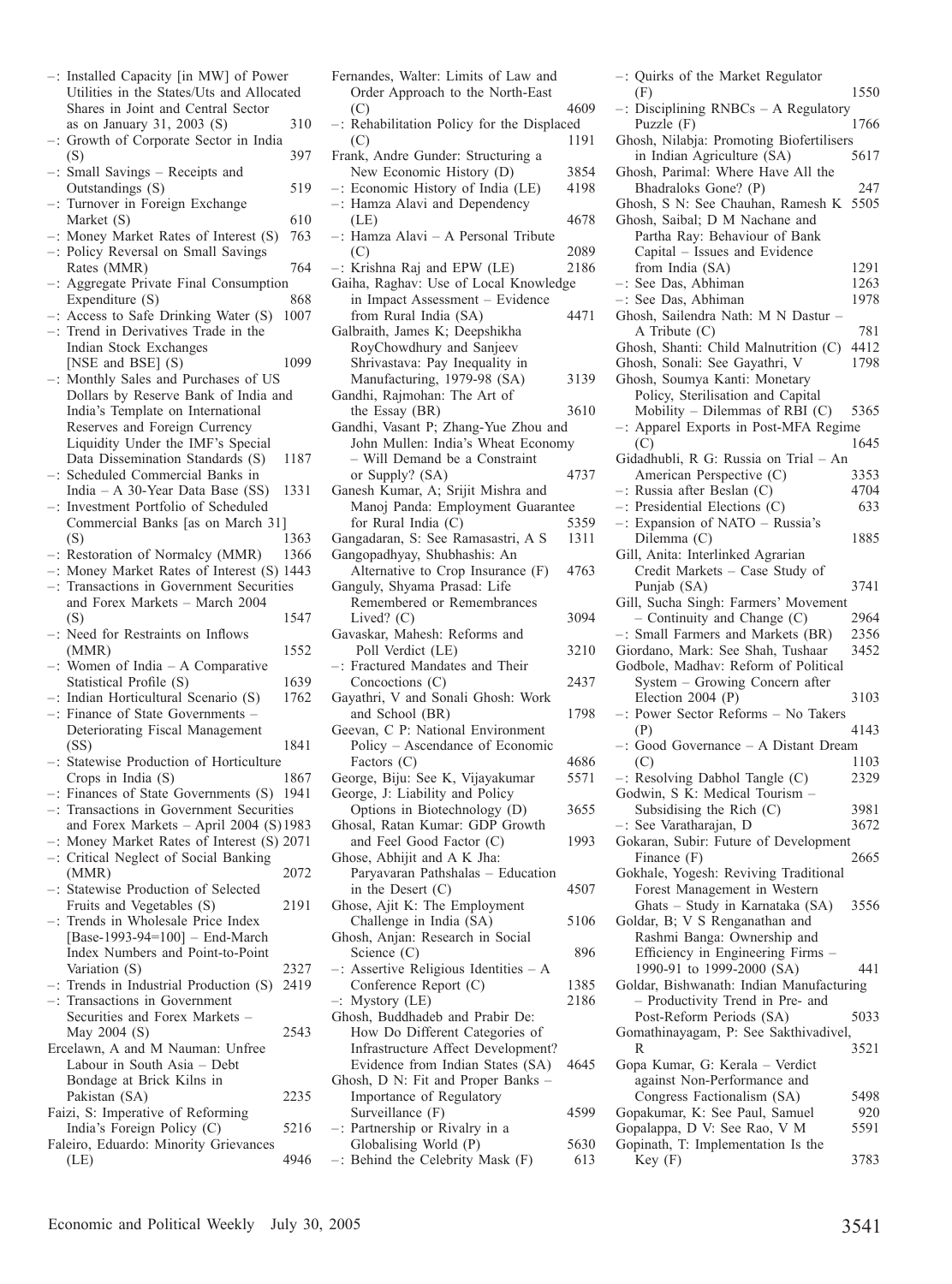| Gordon, Alec: Colonial Surplus and                                                                  |      |
|-----------------------------------------------------------------------------------------------------|------|
| Foreign-Owned Investment in                                                                         |      |
| South-East Asia (SA)                                                                                | 371  |
| Gordon, Dave: See Subramanian, S V                                                                  | 684  |
| Gordon, James and Poonam Gupta:                                                                     |      |
| Non-resident Deposits in India - In                                                                 |      |
| Search of Return (SA)                                                                               | 4165 |
| Goswami, Sandhya: Mixed Verdict                                                                     |      |
|                                                                                                     | 5523 |
| (SA)                                                                                                |      |
| Gouri, Geeta: On Regulatory                                                                         |      |
| Economics (BR)                                                                                      | 473  |
| Gowda, Manohara N and P M Savadatti:                                                                |      |
| CPRs and Rural Poor - Study in                                                                      |      |
| North Karnataka (SA)                                                                                | 3752 |
| Goyal, Ashima: Budgets - Promise and                                                                |      |
| Performance (F)                                                                                     | 3336 |
| Goyal, Ashima and A K Jha:                                                                          |      |
| Dictatorship, Democracy and                                                                         |      |
| Institutions - Macro Policy in                                                                      |      |
|                                                                                                     | 4664 |
| China and India (SA)                                                                                |      |
| Goyal, Ashima: Rupee Reversals -                                                                    |      |
| More on Real Exchange Rate,                                                                         |      |
| Fiscal Deficits and Capital Flows                                                                   |      |
| (D)                                                                                                 | 2061 |
| Rupee – Changing Trends (C)<br>$-$ :                                                                | 2335 |
| Goyal, Rajan: Does Higher Fiscal Deficit                                                            |      |
| Lead to Rise in Interest Rates? -                                                                   |      |
| An Empirical Investigation (SA)                                                                     | 2128 |
|                                                                                                     |      |
| -: See Abha Prasad                                                                                  | 2726 |
| GPD: New Zero Sum Game (F)                                                                          | 3424 |
| Foreign Policy as a Long Summer<br>$-$ :                                                            |      |
| Holiday (F)                                                                                         | 4211 |
| $-$ : The (not so) Quiet American (F)                                                               | 4605 |
|                                                                                                     |      |
|                                                                                                     |      |
| $-$ : Wages of Winning (F)                                                                          | 4765 |
|                                                                                                     | 5077 |
|                                                                                                     | 11   |
| -: Early Chill in Kashmir (F)<br>-: Going to Ruin with Empire? (F)<br>-: Paradoxes of Vandalism (F) | 869  |
| $-$ :<br>Is Enemy's Enemy Necessarily                                                               |      |
| a Friend? (F)                                                                                       | 1190 |
| The Speaking Middle Class (F)                                                                       | 1986 |
| -: The Speaking Mi<br>-: Uses of Error (F)                                                          | 2328 |
| Gudavarthy, Ajay and G Vijay: Some                                                                  |      |
|                                                                                                     | 1571 |
| Contemporary Trends (C)                                                                             |      |
| Guha, Abhijit: Land Acquisition in                                                                  |      |
| a West Bengal District (C)                                                                          | 4620 |
| Guha, Ramachandra: Opening a                                                                        |      |
| Window in Kashmir (SA)                                                                              | 3905 |
| Gulati, Ashok: See Joshi, P K                                                                       | 2457 |
| Gulati, Mitu and Kim Krawiec: Dealing                                                               |      |
| with Corporate Crime - Some                                                                         |      |
| Lessons $(C)$                                                                                       | 786  |
| Gupta, Arun and Jon E Rohde: Infant                                                                 |      |
|                                                                                                     |      |
| and Young Child Undernutrition -                                                                    |      |
| Where Lie the Solutions? (C)                                                                        | 5213 |
| Gupta, Charu and Mukul Sharma:                                                                      |      |
| Blurred Borders - Coastal Conflicts                                                                 |      |
| between India and Pakistan (SA)                                                                     | 3005 |
| Gupta, Charu: Censuses, Communalism,                                                                |      |
| Gender and Identity - A Historical                                                                  |      |
| Perspective (F)                                                                                     | 4302 |
| Gupta, Indrani; Abhijit Roy and Mayur                                                               |      |
|                                                                                                     |      |
| Trivedi: Third Party Administrators                                                                 | 3160 |
| Theory and Practice (SA)                                                                            | 694  |
| Gupta, Kamla: See Kishore, Sunita                                                                   |      |
| Gupta, Poonam: See Gordon, James                                                                    | 4165 |
| Gupta, Vijaya: India's Stand on Climate                                                             |      |
| Change (BR)                                                                                         | 5096 |
| Gurushri Swamy: International Trade<br>and Women (P)                                                | 4885 |

| Habib, S Irfan: Revisiting the Secular |      |
|----------------------------------------|------|
| Ideal (BR)                             | 4007 |
| -: Viability of Islamic Science -      |      |
| Some Insights from 19th Century        |      |
| India $(P)$                            | 2351 |
| Hammer, Jeffrey: See Das, Jishnu       | 951  |
| Hanstad, Tim and Robin Nielsen:        |      |
| West Bengal's Bargadars and            |      |
| Landownership (D)                      | 853  |
| Harris, Nigel: Strangulation of        |      |
| Palestine (C)                          | 5301 |
| -: Bombay in Transition (BR)           | 340  |
| Harshe, Rajen: Under Globalisation     |      |
| (BR)                                   | 2695 |
| Hashim, Danish A: Indian Airlines,     |      |
| 1964-1999 - Structure of Cost and      |      |
| Policy Implication (SA)                | 3641 |
|                                        |      |
| -: Why Is Air Travel So Expensive?     |      |
| An Analysis (C)                        | 3784 |
| Hatekar, Neeraj: Chronicles of the     |      |
| Deccan (BR)                            | 4149 |
| -: Economic History as an Endangered   |      |
| Discipline - Issues in Pre-Colonial    |      |
| Studies (D)                            | 4675 |
| -: Malnutrition, Policy and Action     |      |
| (BR)                                   | 4890 |
| Hayami, Yujiro and A Damodaran:        |      |
| Towards an Alternative Agrarian        |      |
| Reform - Tea Plantations in            |      |
| South India (P)                        | 3992 |
| Hegde, Sasheej: Reframing Science      |      |
| Studies: (D)                           | 4114 |
| Hensman, Rohini: Globalisation,        |      |
| Women and Work - What Are We           |      |
|                                        |      |
|                                        |      |
| Talking About? (P)                     | 1030 |
| Herbert, Tony and Kuntala Lahiri-Dutt: |      |
| Coal Sector Loans and Displacement     |      |
| of Indigenous Populations - Lessons    |      |
| from Jharkhand (SA)                    | 2403 |
| Heredia, Rudolf C: No Entry, No Exit - |      |
| Savarna Aversion towards Dalit         |      |
| Conversion (SA)                        | 4543 |
| Herrera, Remy: Anti-Cuban Embargo      |      |
| New Curtailment of Freedoms (C)        | 4141 |
| -: Need for Alternatives to FTAA       |      |
| (C)                                    | 1214 |
|                                        | 4247 |
| Himanshu: See Sen, Abhijit             | 4361 |
| -: See Sen, Abhijit                    |      |
| Hirway, Indira: Providing Employment   |      |
| Guarantee in India - Some              |      |
| Critical Issues (SA)                   | 5117 |
| Hodges, Sarah: Governmentality,        |      |
| Population and Reproductive Family     |      |
| in Modern India (SA)                   | 1157 |
| Honnihal, Siddharth: Estimating        |      |
| Power Consumption in                   |      |
| Agriculture (C)                        | 790  |
| Hoque, M Nurul: See Muhammad,          |      |
| Anu                                    | 3131 |
| Hossain, M Amzad: See Muhammad,        |      |
| Anu                                    | 3131 |
| Hossain, Mahabub: Rural Non-Farm       |      |
| Economy - Evidence from Household      |      |
| Surveys (SA)                           | 4053 |
| -: See Janaiah, Aldas                  | 5327 |
| Hossain, Naomi and Naila Kabeer:       |      |
| Achieving Universal Primary            |      |
| Education and Eliminating Gender       |      |
| Disparity (SA)                         | 4093 |

| Hussain, Monirul: Food Security and                              |              |
|------------------------------------------------------------------|--------------|
| the North-East (C)                                               | 4515         |
| Hussain, Zahid: See Ahluwalia, Isher J 4013                      |              |
| Indrakant, S: Nutrition Programmes                               |              |
| and Children (D)                                                 | 379          |
| Islam, Nurul: Indo-Bangladesh                                    |              |
| Economic Relations - Some Thoughts                               |              |
| (SA)                                                             | 4069         |
| Ismail, Faizel: July Package from a                              |              |
| Development Perspective (C)                                      | 4977         |
| Itagi, R H: Caste in Hinduism (LE)                               | 382          |
| Ivekovic, Rada: The Veil in France -                             |              |
| Secularism, Nation, Women (C)                                    | 1117         |
| Iyare, Sunday O: See Banik, Arindam                              | 3398         |
|                                                                  |              |
| Iyengar, Radhika: Why Do Children                                |              |
| Go To School? (C)                                                | 2671         |
| Iyer, Ramaswamy R: Lament for a                                  |              |
| Lost Constitution (BR)                                           | 3360         |
| - : Punjab Water Imbroglio -                                     |              |
| Background, Implications and the                                 |              |
| Way Out $(C)$                                                    | 2435         |
| -: Past and Present (LE)                                         | 4582         |
| $-$ : Tashkent and Beijing $-$ Visits and                        |              |
| Conferences (C)                                                  | 133          |
| : IIM Controversy - Analysis and                                 |              |
| Note of Caution (C)                                              | 1559         |
| Jacobsen, Kurt: Spooks, Hacks and                                |              |
| Scholars (C)                                                     | 131          |
| -: John Kerry - Unlikely Hero (C)                                | 1127         |
|                                                                  |              |
| -: Whatever Happened to Political                                |              |
| Correctness? (C)                                                 | 2440         |
| Jacobsen, Kurt and Sayeed Hasan                                  |              |
| Khan: Hutton's Britain (C)                                       | 541          |
| Jahan, Rownak: See Kelkar, Govind                                | 3627         |
| Jai Chander: See Kannan, R                                       | 477          |
| Jai Mrug: Changing Patterns of                                   |              |
| Support (C)                                                      | 16           |
| Jain, Devaki: Krishna Raj - Invisible,                           |              |
| but Effective (C)                                                | 1112         |
| Jain, P K and Surendra S Yadav:                                  |              |
| Financial Management Practices of                                |              |
| PSEs - How Sound? (C)                                            | 3880         |
| Jain, Sachin Kumar: Identification of                            |              |
| the Poor - Flaws in Government                                   |              |
| Surveys (C)                                                      | 4981         |
| Jain, Varinder: Reviving Power Sector -                          |              |
| Need for a Rethink $(C)$                                         | 1383         |
| -: See Venkatanarayana, M                                        | 2319         |
| Jajoo, Ulhas and Anant Bhan: Jowar                               |              |
|                                                                  |              |
| Rural Health Insurance Scheme - In                               |              |
| the Spirit of Sarvodaya (SA)                                     | 3184         |
| Jalajakshi, C K: See Srinivas, S N                               | 4271         |
| James, K S and S Irudaya Rajan:                                  |              |
| Respondents and Quality of Survey                                |              |
| Data (SA)                                                        |              |
| James, K S: See Rajan, S Irudaya                                 | 659          |
|                                                                  | 647          |
| Janaiah, Aldas and Mahabub Hossain:                              |              |
| Partnership in Public Sector                                     |              |
|                                                                  |              |
| Agricultural R & D - Evidence                                    |              |
| from India (SA)                                                  | 5327         |
| Javalekar, Pratima: The Tribal                                   | 2414         |
| Situation in India (LE)                                          |              |
| Jayal, Niraja Gopal: Communal                                    |              |
| Identity - A Constructionist                                     |              |
| View (BR)                                                        | 39           |
| Jayaraj, D and S Subramanian:                                    |              |
| Manufacturing Hysteria - On                                      |              |
| Census-Inspired Nationalism (F)<br>$-$ : Abusing Demography (RA) | 4296<br>1227 |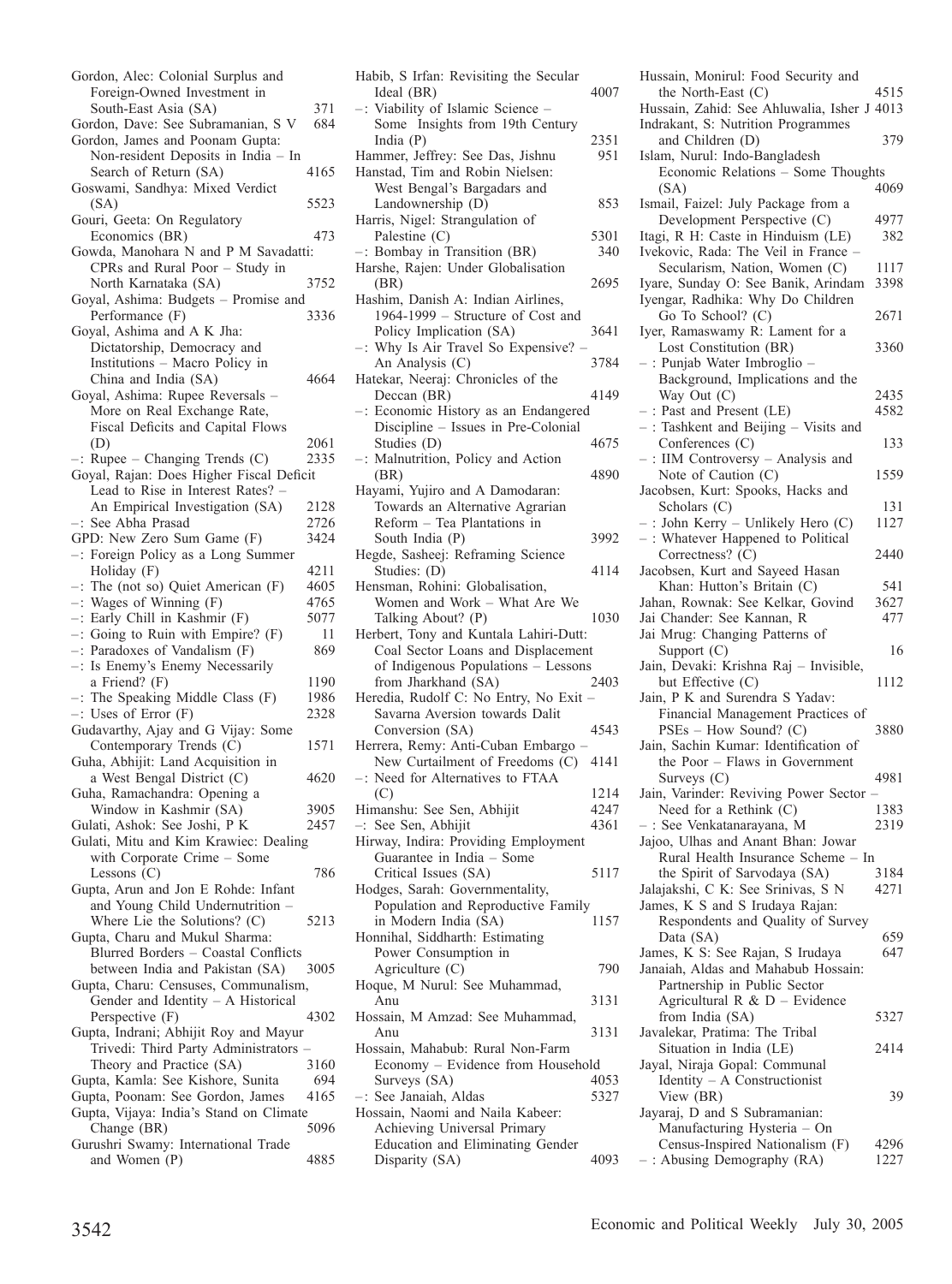| Jenkins, Celia Joanne: See Anand,                                         |             |
|---------------------------------------------------------------------------|-------------|
| Saarthi                                                                   | 4971        |
| Jesani, Amar and Patel Vibhuti:                                           |             |
| Obituary - Thakor Shah (C)                                                | 2096        |
| Jha, A K: Changing Contours of Dalit                                      |             |
| Politics (BR)                                                             | 1589        |
| -: See Ghose, Abhijit                                                     | 4507        |
| -: See Goyal, Ashima                                                      | 4664        |
| Jha, B K: Technical Education in                                          |             |
| UP(C)                                                                     | 2207<br>533 |
| Jha, Dayanatha: See Chand, Ramesh<br>Jha, Raghbendra: Reforms and         |             |
| Growth (BR)                                                               | 2975        |
| -: Optimistic Assumptions (F)                                             | 3665        |
| -: See Mukesh Anand                                                       | 3827        |
| Jha, Sadan: Charkha, Dear Forgotten                                       |             |
| Friend of Widows - Reading the                                            |             |
| Erasures of a Symbol (SA)                                                 | 3113        |
| Jha, Shefali: Representation and Its                                      |             |
| Epiphanies - A Reading of                                                 |             |
| Constituent Assembly Debates (SA) 4357                                    |             |
| Jha, U C: Environmental Issues and                                        |             |
| SAARC (P)                                                                 | 1666        |
| Jhabvala: See Bhatt, Ela                                                  | 5133        |
| Jhaveri, Narendra: Resurrection of DFI -                                  |             |
| Between Prudence and Push (D)                                             | 3309        |
| $-$ : Neither Here Nor There (F)<br>Jitender Kumar: Industrial Statistics | 3427        |
| (LE)                                                                      | 5346        |
| Jodhka, Surinder S: Indian History                                        |             |
| and Sikh Studies (BR)                                                     | 156         |
| Jogdand, P G: Reservation in Private                                      |             |
| Sector - Legislation in Maharashtra                                       |             |
| (C)                                                                       | 3344        |
| Johal, Ramanjit Kaur: See Mathur,                                         |             |
| Dhiraj                                                                    | 1413        |
| John, Rijo M: Ban on Tobacco (C)                                          | 2205        |
| Jose, A V: Dignity at Work - Strategies                                   |             |
| for Labour in Developing                                                  |             |
| Countries (SA)                                                            | 4447        |
| Joseph, Mathew: Performance of the                                        |             |
| Northern States - A Comparative                                           |             |
| Analysis (SA)                                                             | 564         |
| Joseph, Sarah: Re-examining                                               | 4988        |
| Democracy (BR)<br>Joseph, Zajo and S Kevin: Unifying                      |             |
| Regional Stock Exchanges (C)                                              | 779         |
| Joshi, A P; M D Srinivas and J K Bajaj:                                   |             |
| Blinkered Approach to Demography                                          |             |
| (D)                                                                       | 1939        |
| Joshi, Anupreet: Farm Household Income,                                   |             |
| Investment and Consumption (C)                                            | 321         |
| Joshi, Deepali Pant: Organisation of                                      |             |
| Micro-Finance (BR)                                                        | 1475        |
| Joshi, Dhananjai and Praveen Rai:                                         |             |
| Haryana - Landslide Victory for                                           |             |
| Congress (SA)                                                             | 5445        |
| Joshi, Dhanaraj: See Sanjay Kumar                                         | 525         |
| Joshi, P C: Child of the Himalayas -                                      |             |
| Jawaharlal Nehru on Uttarakhand<br>(SA)                                   |             |
| Joshi, P K; Ashok Gulati; Pratap S                                        |             |
| Birthal and Laxmi Tewari:                                                 | 1732        |
| Agriculture Diversification in                                            |             |
|                                                                           |             |
|                                                                           |             |
| South Asia - Patterns, Determinants                                       | 2457        |
| and Policy Implications (SA)                                              |             |
| Joshi, Seema: Tertiary Sector-Driven<br>Growth in India - Impact on       |             |
| Employment and Poverty (SA)                                               | 4175        |

| Joshi, Vijay: The Real Exchange                                             |              |
|-----------------------------------------------------------------------------|--------------|
| Rate, Fiscal Deficits and Capital<br>Flows – A Refutation (D)               | 1434         |
| Judge, Paramjit S: Religion, Identity                                       |              |
| and History (BR)<br>-: Politics on Sikh Identity and Its                    | 3605         |
| Fundamentalist Assertion (SA)                                               | 3947         |
| K, Vijayakumar and Biju George:                                             |              |
| Polio Eradication - A Misplaced<br>Approach? (C)                            | 5571         |
| Kabeer, Naila: See Hossain, Naomi                                           | 4093         |
| Kadiyala, Suneetha and Tony Barnett:<br>AIDS in India - Disaster in the     |              |
| Making (P)                                                                  | 1888         |
| Kairouz, Akl: North Korean Nuclear<br>Crisis(C)                             | 25           |
| Kale, Sumita: See Sahni, Rohini                                             | 2174         |
| Kanchi, Aruna: See Krishnaraj,                                              |              |
| Maithreyi<br>- : See Krishnaraj, Maithreyi                                  | 1597<br>1741 |
| : See Pandey, Divya                                                         | 4792         |
| Kanitkar, Ajit: Student Loans and                                           |              |
| Suicides (C)<br>-: Parmalat's India Operations (C)                          | 3980<br>1198 |
| Kanjilal, Manikarnika: See Roy,                                             |              |
| Joyashree                                                                   | 186          |
| Kannabiran, K G: Repealing POTA -<br>Some Issues (C)                        | 3794         |
| Selection and Impeachment of Judges<br>$-$ :                                |              |
| - Issues for Debate (P)<br>Kannabiran, Kalpana: See Kannabiran,             | 5221         |
| Vasanth                                                                     | 4874         |
| Kannabiran, Vasanth; Volga and<br>Kalpana Kannabiran: Women's               |              |
| Rights and Naxalite Groups (C)                                              | 4874         |
| Kannan, K P: For a Fair Globalisation                                       |              |
| (C)<br>Kannan, K P and Mohan: Twelfth                                       | 4217         |
| Finance Commission - View from                                              |              |
| Kerala (SA)<br>Kannan, R; S M Pillai; R Kausaliya                           | 2361         |
| and Jai Chander: Finance                                                    |              |
| Commission Awards and Fiscal                                                | 477          |
| Stability in States (SA)<br>Kannan, R: Managing Pension Funds               |              |
| $-$ Issues for Reform $(C)$                                                 | 1454         |
| Kapil, Umesh: See Arnold, Fred<br>Kapoor, S D: Leaders and Their            | 664          |
| Struggles (BR)                                                              | 4989         |
| Kapur, Anu: Geography in India - A                                          |              |
| Languishing Social Science<br>(SA)                                          | 4187         |
| Kar, Sabyasachi: See Bhattacharya, B B 3541                                 |              |
| Karnik, Ajit; Anita Rath and J C Sharma:<br>Reforming Property Tax System - |              |
| Simulated Results for Mumbai                                                |              |
| City (SA)                                                                   | 3818         |
| Kathuria, Vinish: Controlling Pollution<br>in Small Industry (C)            | 2674         |
| : See Sankar, Deepa                                                         | 1427         |
| Kaur, Ravinder: Making Sikh Women                                           |              |
| Visible (BR)<br>-: Across-Region Marriages - Poverty,                       | 2105         |
| Female Migration and the Sex Ratio                                          |              |
| (SA)<br>Kausaliya, R: See Kannan, R                                         | 2595<br>477  |
| Kazan-Allen, Laurie: Misleading                                             |              |
| Advertisements on Asbestos                                                  |              |
| Injuries $(C)$                                                              | 3976         |

| Keefer, Philip and Stuti Khemani:                                         |      |
|---------------------------------------------------------------------------|------|
| Why Do the Poor Receive Poor                                              |      |
| Services? (SA)                                                            | 935  |
| Kelkar, Govind; Dev Nathan and                                            |      |
| Rownak Jahan: Redefining Women's                                          |      |
| Samman - Microcredit and Gender                                           |      |
| Relations in Rural Bangladesh                                             |      |
| (SA)                                                                      | 3627 |
| Kelly, Michelle: See Subramanian, S V                                     | 684  |
| Kerbart, Eric: See Sivakumar, Sowmya                                      | 285  |
| Kevin, S: See Joseph, Zajo                                                | 779  |
| Khan, Sayeed Hasan: See Jacobsen,                                         |      |
| Kurt                                                                      | 541  |
| Kharat, Rajesh S: Coping with ULFA                                        |      |
| (C)                                                                       | 1661 |
| Khatkhate, Deena: Flogging the                                            |      |
| Live Horse - Indian Fiscal Policy                                         |      |
| (BR)                                                                      | 3705 |
| -: See Chandavarkar, Anand                                                | 1017 |
| Khemani, Stuti: See Keefer, Philip                                        | 935  |
| Kher, Rajeev: See Singh, Sandeep                                          | 2202 |
| Khwaja, Jamal: Towards a Humanist                                         |      |
| Approach to History (C)                                                   |      |
|                                                                           | 1373 |
| Kirloskar, Arun: Education and India's                                    |      |
| Development (LE)                                                          | 4676 |
| Kishore, Sunita and Kamla Gupta:                                          |      |
| Women's Empowerment in India and                                          |      |
| Its States - Evidence from the                                            |      |
| NFHS (SA)                                                                 | 694  |
| Kjosavik, Darley Jose: Giving Voice                                       |      |
| to the Displaced (BR)                                                     | 471  |
| Kochhar, Rajesh: Denationalised Middle                                    |      |
| Class - Global Escape from                                                |      |
| Mandal $(C)$                                                              | 20   |
| Kodoth, Praveena: Gender, Property                                        |      |
| Rights and Responsibility for                                             |      |
| Farming in Kerala (SA)                                                    | 1911 |
| $-$ : Feminist Theorising (BR)                                            | 2577 |
| Kolhatkar, M R: Reforms in Education                                      |      |
| (LE)                                                                      | 3314 |
| Kooiman, Dick: Nawabs, Rajas and                                          |      |
| Resistance (BR)                                                           | 2104 |
| Koppikar, Smruti: See Badami, Sudhir 1458                                 |      |
| Koshy, Ninan: Transfer of Sovereignty                                     |      |
| (C)                                                                       | 3597 |
| -: International Criminal Court and                                       |      |
| India $(C)$                                                               | 2439 |
| Koteshwar Prasad, G: Tamil Nadu -                                         |      |
| A Tactical Alliance and a Sweep                                           |      |
| for the DPA (SA)                                                          | 5488 |
| Kothari, Ashish: Draft National                                           |      |
| Environment Policy 2004 -                                                 |      |
| A Critique (SA)                                                           | 4723 |
| Kothari, Rita: Sindhis - Hardening                                        |      |
| of Identities after Partition (C)                                         | 3885 |
| Kothari, Smitu: See Ahmad, Imtiaz                                         | 2322 |
|                                                                           | 786  |
| Krawiec, Kim: See Gulati, Mitu<br>Kripa Shankar: No Relief for Rural      |      |
| Sector $(F)$                                                              | 3575 |
| -: How Efficient Is TPDS in Tribal                                        |      |
| Areas? (C)                                                                | 2093 |
| Krishna Kumar, T: Why Econometrics?                                       |      |
| (P)                                                                       | 543  |
|                                                                           |      |
| Krishna, Anirudh: Falling into Poverty<br>in Villages of Andhra Pradesh - |      |
| Why Poverty Avoidance Policies                                            |      |
|                                                                           |      |
| Are Needed (SA)                                                           | 3249 |
| $-$ : Understanding Poverty - The<br>Stage-of-Progress Method (D)         | 4386 |
|                                                                           |      |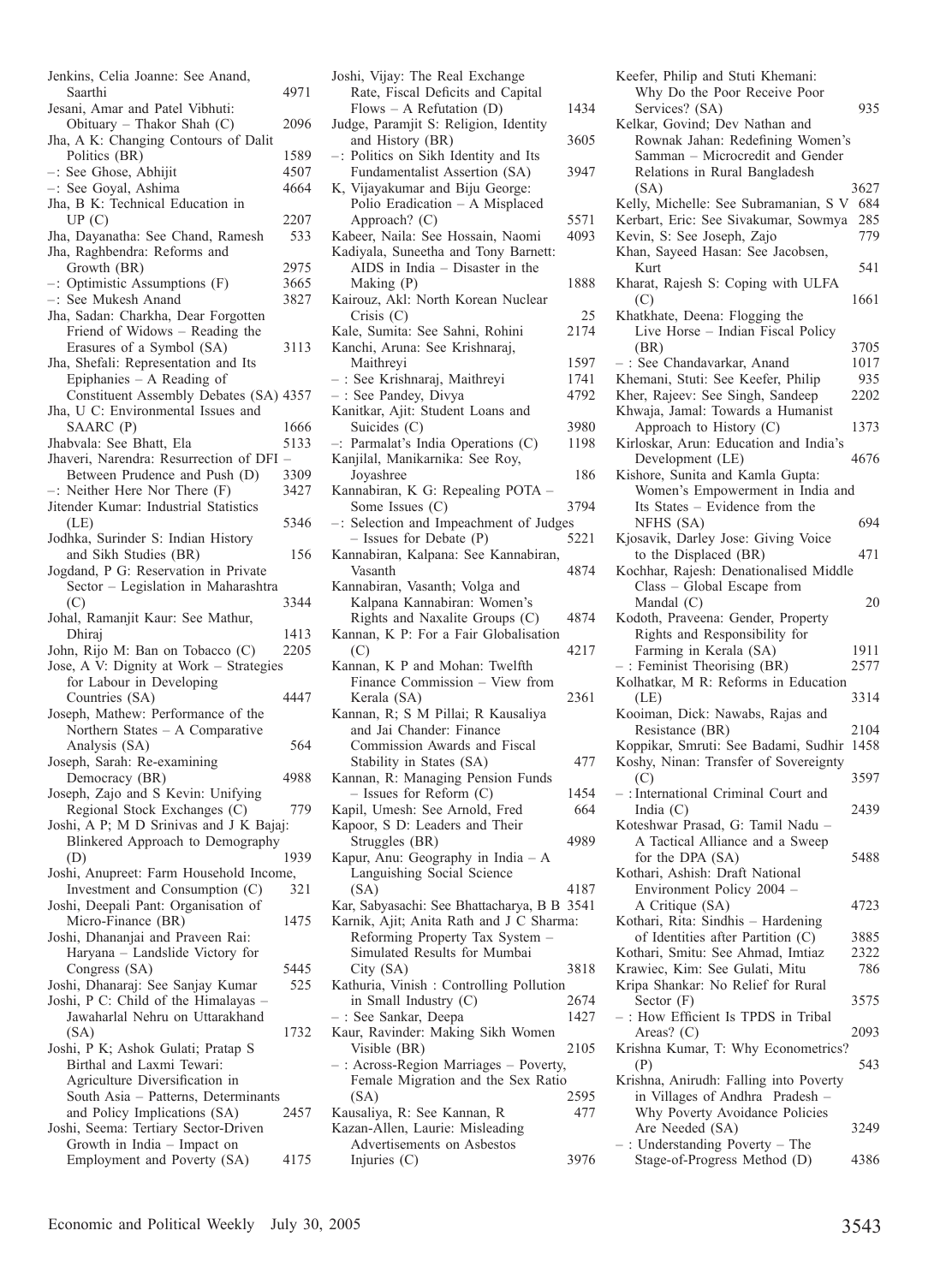| Krishnan, Rishikesha T: Kannada                                          |      |
|--------------------------------------------------------------------------|------|
| Films (LE)                                                               | 5546 |
| Krishnaraj, Maithreyi; Divya Pandey and                                  |      |
| Aruna Kanchi: Does EGS Require                                           |      |
| Restructuring for Poverty Alleviation                                    |      |
| and Gender Equality? I-Concept,                                          |      |
| Design and Delivery System (SA)                                          | 1597 |
| : Does EGS Require Restructuring for                                     |      |
| Poverty Alleviation and Gender                                           |      |
|                                                                          |      |
| Equality? - II-Gender Concerns and                                       |      |
| Issues for Restructuring (SA)                                            | 1741 |
| - : See Banerjee, Nirmala                                                | 4788 |
| – : See Parikh, Alka                                                     | 4823 |
| Krishnaswamy, K S: Krishna Raj (Ed)                                      | 308  |
| -: Managing Education (BR)                                               | 643  |
| -: Growth with Social Justice - Reflections                              |      |
| on Employment Question (P)                                               | 1129 |
| Kulkarni, Aniruddha G: Endangered                                        |      |
| Discipline (LE)                                                          | 3418 |
| Kulkarni, Manu and Vinod Vyasulu:                                        |      |
|                                                                          |      |
| Memorial Lecture (LE)                                                    | 3762 |
| Kulkarni, Manu N: Regulating Biotech                                     |      |
| (LE)                                                                     | 3562 |
| : Biotechnology - Policing or                                            |      |
| Regulating? (D)                                                          | 5063 |
| -: Drug Makers, Providers and Users                                      |      |
| Opportunities and Challenges in                                          |      |
| Pharma Sector (C)                                                        | 5291 |
|                                                                          | 1182 |
| - : HDRs - Some Reflections (LE)<br>- : Panchayats and Governance (LE)   | 1862 |
|                                                                          |      |
| Kulkarni, Sumati: Inputs and Process                                     |      |
| An Inside View (SA)                                                      | 652  |
| : See Roy, T K                                                           | 677  |
| Kumaradoss, Y Vincent: Kamaraj                                           |      |
| Remembered (C)                                                           |      |
|                                                                          | 1655 |
|                                                                          | 1542 |
| Kundu, M K: On Regulation (LE)                                           |      |
| Lahiri-Dutt, Kuntala: See Herbert, Tony 2403                             |      |
| Lakshman, Ananth and Sarayu                                              |      |
| Natarajan: Capital Punishment - The                                      |      |
| Question of Delay (C)                                                    | 4216 |
| Lakshmanan, C: Dalit Masculinities                                       |      |
| in Social Science Research (D)                                           | 1088 |
| Lakshmi, C S: Words in the Desert                                        |      |
| (BR)                                                                     | 4153 |
| Lakshminarayana, Rashmi: See Diaz,                                       |      |
| Joseph O Prewitt                                                         | 2121 |
| Lal, K: See Siddharthan, N S                                             | 448  |
|                                                                          |      |
| Lal, Ruby and Gyan Pandey: Hail the                                      |      |
| Modern Media (F)                                                         | 3080 |
|                                                                          | 1011 |
| $-$ : In Honour of Krishna Raj (F)                                       | 1446 |
| - : Who Decides Our Elections? (F)<br>- : Who Are We? (F)                | 1870 |
| -: Hazardous Journeys (F)                                                | 2423 |
| Lalitha, N: Intellectual Property                                        |      |
| Protection for Plant Varieties -                                         |      |
| Issues in Focus (SA)                                                     | 1921 |
| Lalvani, Mala: Budget 2004-05 -                                          |      |
| Letting the Numbers Speak (C)                                            | 4127 |
|                                                                          |      |
| Landes, Rip: Farm Sector Performance                                     |      |
| and Reform Agenda (SA)                                                   | 3611 |
| Lanjouw, Peter and Abusaleh Shariff:                                     |      |
| Rural Non-Farm Employment in                                             |      |
| India - Access, Incomes and Poverty                                      |      |
| Impact (SA)                                                              | 4429 |
| Lefilleur, Julier: See Boillot,                                          |      |
| Jean-Joseph                                                              | 2005 |
| Lepape, Yann: See Boillot, Jean-Joseph 2005                              |      |
| Lodha, Sanjay: Rajasthan - India Shines<br>as BJP Trounces Congress (SA) | 5456 |

| Louis, Prakash: Affirmative Action                             |      |
|----------------------------------------------------------------|------|
|                                                                |      |
| in Private Sector (C)                                          | 3691 |
| Ludden, David: Territory and Identity                          |      |
| (LE)                                                           | 4286 |
| -: America's Invisible Empire (C)                              | 4776 |
| Mahajan, Kapil: See Roy, S Manjesh                             | 2563 |
| Mahajan, Shobhit: See Choudhury, S Roy                         | 1781 |
|                                                                | 1277 |
| Mahakud, Jitendra: See Bhole, L M                              |      |
| Mahal, Ajay: Economic Implications                             |      |
| of Inertia on HIV/AIDS and                                     |      |
| Benefits of Action (SA)                                        | 1049 |
| Maharatna, Arup: Bengal Dreaming (C)                           | 3445 |
| Maharatna, Arup and Rasika Chikte:                             |      |
| Demography of Tribal Population                                |      |
|                                                                |      |
| in Jharkhand 1951-1991 (SA)                                    | 5053 |
| Mahendra Dev, S: How to Make Rural                             |      |
| India Shine (P)                                                | 4415 |
| -: Female Work Participation and                               |      |
| Child Labour - Occupational Data                               |      |
| from NFHS (SA)                                                 | 736  |
|                                                                |      |
| $-$ : Ever a Helping Hand (C)                                  | 1203 |
| Mahi Pal: Caste and Patriarchy in                              |      |
| Panchayats (C)                                                 | 3581 |
| : Panchayati Raj and Rural                                     |      |
| Governance - Experiences of Decade                             |      |
|                                                                |      |
| (C)                                                            | 137  |
| -: Voluntary Sector and Credibility                            |      |
| Issues $(C)$                                                   | 2677 |
| Mahmud, Simeen: Health and                                     |      |
| Population - Making Progress                                   |      |
|                                                                | 4081 |
| under Poverty (SA)                                             |      |
| Mahmud, Wahiduddin: Macroeconomic                              |      |
| Management - From Stabilisation to                             |      |
|                                                                |      |
| Growth? (SA)                                                   | 4023 |
|                                                                | 4009 |
| : See Ahluwalia, Isher J                                       |      |
| Maity, Dibyendu S: See Dutta,                                  |      |
| Madhumati                                                      | 587  |
| Majumdar, Boria and Kausik                                     |      |
| Bandopadhyay: Cricket as Everyday                              |      |
| Life - World Cup 2003 $(C)$                                    | 1450 |
| Majumdar, Manabi: An Ethnographer's                            |      |
|                                                                |      |
| View of Bengal's Radicalism                                    |      |
| (BR)                                                           | 5526 |
| Majumdar, Sumit K: Fee Structure and                           |      |
| Quality of Faculty (C)                                         | 1110 |
| Malhotra, Anshu: Exploding Myths on                            |      |
| Conversions (BR)                                               | 4244 |
|                                                                |      |
| Malik Payal: Compliance Costs of                               |      |
| Financial Regulation - Indian Mutual                           |      |
| Funds Industry (F)                                             | 3083 |
| Malik, Meeto: See Aaiyar, Yamini                               | 4707 |
| Mallick, Indrajit: See Marjit, Sugata                          | 1259 |
| Manchanda, Rita: Gender Conflict                               |      |
|                                                                |      |
| and Displacement - Contesting                                  |      |
| Infantilisation of Forced Migrant                              |      |
| Women (SA)                                                     | 4179 |
| Mander, Harsh: Towards Peace,                                  |      |
| Democracy and Justice - Committee                              |      |
|                                                                | 1206 |
| of Concerned Citizens (C)                                      |      |
| Manna, G C and J P Bhattacharjee:                              |      |
| Enlarging the Scope of Annual                                  |      |
| Survey of Industries (SA)                                      | 5163 |
| Marjit, Sugata: Accounting for Growth                          |      |
| (BR)                                                           | 1035 |
| Marjit, Sugata and Indrajit Mallick:                           |      |
|                                                                |      |
| Collateral Monitoring and                                      | 1259 |
| Banking Regulation (SA)<br>Martin, Brian: Iraq Attack Backfire |      |

| uis, Prakash: Affirmative Action                                      |              | Mathew, P M: Return Migrants $-$ A                                             |      |
|-----------------------------------------------------------------------|--------------|--------------------------------------------------------------------------------|------|
| in Private Sector (C)                                                 | 3691         | Question Mark on Kerala Model                                                  |      |
| Iden, David: Territory and Identity                                   |              | (C)                                                                            | 238  |
| (LE)<br>America's Invisible Empire (C)                                | 4286<br>4776 | - : Panchayati Raj and Rural                                                   |      |
| hajan, Kapil: See Roy, S Manjesh                                      | 2563         | Governance – Who Cares for<br>Economics? (D)                                   | 1540 |
| hajan, Shobhit: See Choudhury, S Roy                                  | 1781         | $-$ : Small Industry and Globalisation -                                       |      |
| hakud, Jitendra: See Bhole, L M                                       | 1277         | Designing Growth Strategies (C)                                                | 1999 |
| hal, Ajay: Economic Implications                                      |              | Mathur, Ajeet: Designs of Healthcare                                           |      |
| of Inertia on HIV/AIDS and                                            |              | Trade – Role of Information                                                    |      |
| Benefits of Action (SA)                                               | 1049         | Technology (SA)                                                                | 2036 |
| haratna, Arup: Bengal Dreaming (C)                                    | 3445         | Mathur, Dhiraj: Power Sector - More                                            |      |
| haratna, Arup and Rasika Chikte:                                      |              | Sound than Light (F)                                                           | 3777 |
| Demography of Tribal Population<br>in Jharkhand 1951-1991 (SA)        | 5053         | Mathur, Dhiraj and Ramanjit Kaur Johal:<br>Setting Risk-Based Returns in Power |      |
| hendra Dev, S: How to Make Rural                                      |              | Sector – An Alternative Approach                                               |      |
| India Shine (P)                                                       | 4415         | (SA)                                                                           | 1413 |
| Female Work Participation and                                         |              | Mathur, K B L: The Growth Rate                                                 |      |
| Child Labour – Occupational Data                                      |              | Mystery (C)                                                                    | 3228 |
| from NFHS (SA)                                                        | 736          | $-$ : Regulation of India's Financial                                          |      |
| Ever a Helping Hand (C)                                               | 1203         | Sector – The State's Role (SA)                                                 | 1253 |
| hi Pal: Caste and Patriarchy in<br>Panchayats (C)                     | 3581         | Mayaram, Baba: BJP Consolidates Its                                            | 5516 |
| Panchayati Raj and Rural                                              |              | Hold (SA)<br>Mayaram, Shail: Hindu and Islamic                                 |      |
| Governance – Experiences of Decade                                    |              | Transnational Religious Movements                                              |      |
| (C)                                                                   | 137          | (SA)                                                                           | 80   |
| Voluntary Sector and Credibility                                      |              | Mazumdar, Dipak and Sandip Sarkar:                                             |      |
| Issues $(C)$                                                          | 2677         | Reforms and Employment Elasticity                                              |      |
| hmud, Simeen: Health and                                              |              | in Organised Manufacturing (SA)                                                | 3017 |
| Population – Making Progress                                          |              | McNay, Kirsty: See Arokiasamy, P                                               | 4503 |
| under Poverty (SA)                                                    | 4081         | Mehendale, Archana: Children's                                                 |      |
| hmud, Wahiduddin: Macroeconomic<br>Management - From Stabilisation to |              | Commission – Reopening the<br>Debate $(C)$                                     | 3791 |
| Growth? (SA)                                                          | 4023         | $-$ : Children's Rights $-$ Lessons                                            |      |
| See Ahluwalia, Isher J                                                | 4009         | on Monitoring (C)                                                              | 1568 |
| ity, Dibyendu S: See Dutta,                                           |              | Mehrotra, Nilika: Women, Disability                                            |      |
| Madhumati                                                             | 587          | and Social Support in Rural                                                    |      |
| jumdar, Boria and Kausik                                              |              | Haryana (SA)                                                                   | 5640 |
| Bandopadhyay: Cricket as Everyday                                     |              | Mehrotra, Santosh: Job Law Can                                                 |      |
| Life – World Cup 2003 (C)<br>jumdar, Manabi: An Ethnographer's        | 1450         | Sharply Cut Poverty This Decade<br>(C)                                         | 5357 |
| View of Bengal's Radicalism                                           |              | $-$ : Reforming Public Spending on                                             |      |
| (BR)                                                                  | 5526         | Education and Mobilising Resources –                                           |      |
| jumdar, Sumit K: Fee Structure and                                    |              | Lessons from International Experience                                          |      |
| Quality of Faculty (C)                                                | 1110         | (SA)                                                                           | 987  |
| lhotra, Anshu: Exploding Myths on                                     |              | Mehrotra, Shagun: See Vaddiraju,                                               |      |
| Conversions (BR)                                                      | 4244         | Anil Kumar                                                                     | 4139 |
| lik Payal: Compliance Costs of                                        |              | Mehta, Pratap Bhanu: Affirmation                                               | 2951 |
| Financial Regulation - Indian Mutual<br>Funds Industry (F)            | 3083         | without Reservation (C)<br>$-$ : Constraints on Electoral                      |      |
| lik, Meeto: See Aaiyar, Yamini                                        | 4707         | Mobilisation (SA)                                                              | 5399 |
| llick, Indrajit: See Marjit, Sugata                                   | 1259         | Mehta, R and Pooja Agarwal: Non-                                               |      |
| nchanda, Rita: Gender Conflict                                        |              | Agriculture Market Access                                                      |      |
| and Displacement – Contesting                                         |              | Negotiations – Post-Cancun and                                                 |      |
| Infantilisation of Forced Migrant                                     |              | Implications for Industrial                                                    |      |
| Women (SA)                                                            | 4179         | Tariffs (SA)                                                                   | 3378 |
| nder, Harsh: Towards Peace,                                           |              | Menon, Nivedita: Refusing Globalisation<br>and the Authentic Nation – Feminist |      |
| Democracy and Justice - Committee<br>of Concerned Citizens (C)        | 1206         | Politics in Current Conjuncture (SA) 100                                       |      |
| nna, G C and J P Bhattacharjee:                                       |              | $-$ : Citizenship and the Passive                                              |      |
| Enlarging the Scope of Annual                                         |              | Revolution - Interpreting the First                                            |      |
| Survey of Industries (SA)                                             | 5163         | Amendment (SA)                                                                 | 1812 |
| rjit, Sugata: Accounting for Growth                                   |              | MG: Memories of Beirut, 1981-82 (C) 5091                                       |      |
| (BR)                                                                  | 1035         | Mian, Z: See Rajaraman, R                                                      | 5017 |
| rjit, Sugata and Indrajit Mallick:                                    |              | Mian, Zia; A H Nayyar and                                                      |      |
| Collateral Monitoring and<br>Banking Regulation (SA)                  | 1259         | M V Ramana: Making Weapons,<br>Talking Peace – Resolving Dilemma               |      |
| rtin, Brian: Iraq Attack Backfire                                     |              | of Nuclear Negotiations (C)                                                    | 3221 |
| (P)                                                                   | 1577         | $-$ : See Ramana, M V                                                          | 279  |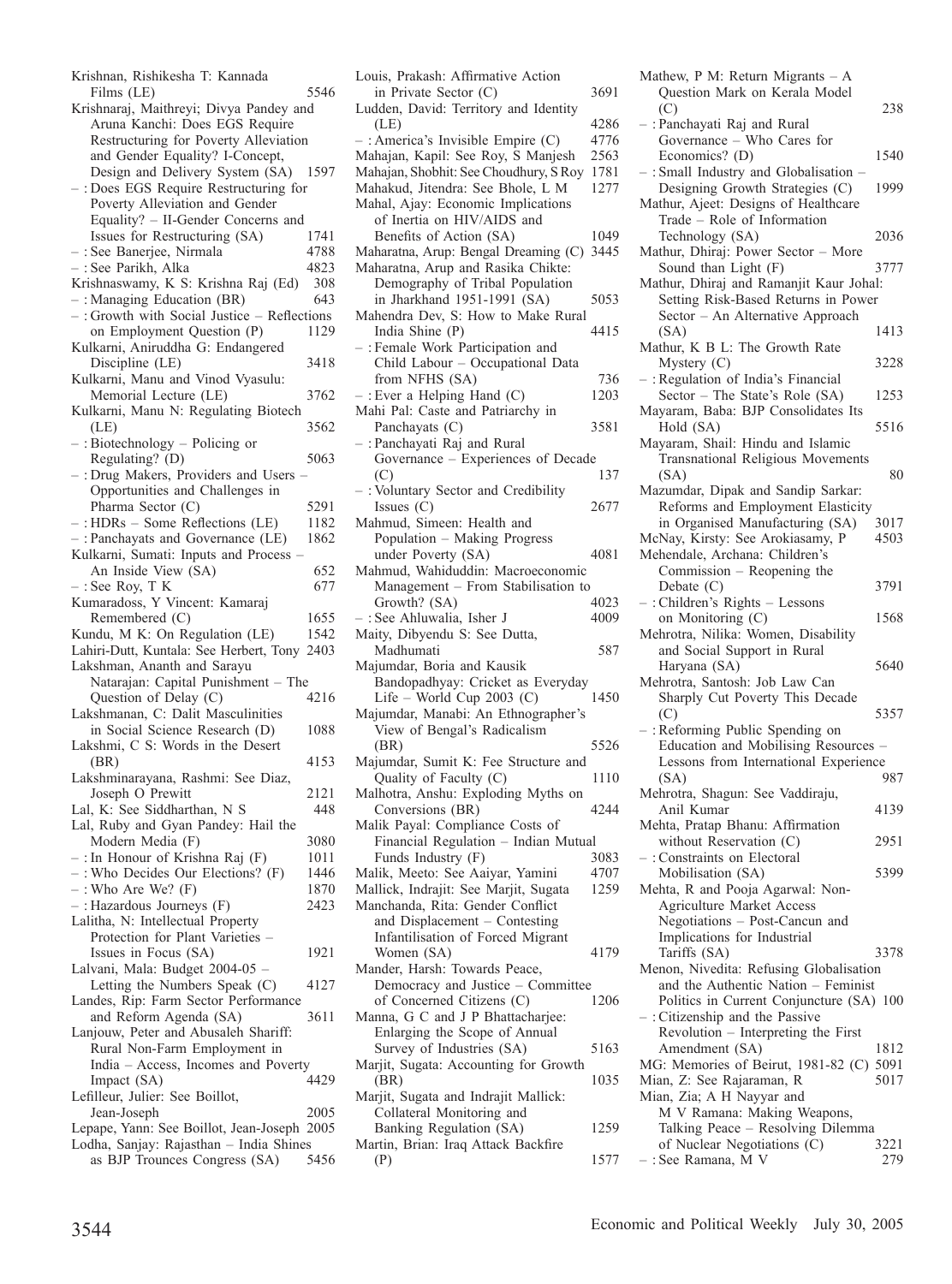| Mishra, Bankanta: Breaking B-School                                         |      |
|-----------------------------------------------------------------------------|------|
| Barriers (C)                                                                | 3232 |
| Mishra, Prabhu Prasad: See De,<br>Indranil                                  | 2934 |
| Mishra, Shankar: See Mishra, Srijit                                         | 745  |
| Mishra, Srijit and Shankar Mishra:                                          |      |
| Secluded and Proximate Illiterates                                          |      |
| among Couples - Implications for<br>Health of Women and Children (SA) 745   |      |
| Mishra, Srijit: See Ganesh Kumar, A                                         | 5359 |
| Misra, B S: Impact of Economic                                              |      |
| Reforms (BR)                                                                | 4335 |
| Misra, Surya N: Ruling Coalition                                            |      |
| Returns (SA)<br>Misra, Udayon: Autonomy Movements                           | 5521 |
| - Real Issues and Uncertain                                                 |      |
| Solutions (BR)                                                              | 901  |
| Mittal, Surabhi: See Chand, Ramesh                                          | 533  |
| Modi, Renu: Sardar Sarovar Oustees                                          |      |
| Coping with Displacement (C)<br>Mohan, C Raja: Ten Questions on             | 1123 |
| Peace Process (C)                                                           | 3097 |
| - : Debating China's Peaceful Rise -                                        |      |
| The Rhyme of the Ancient Mariner                                            |      |
| (P)                                                                         | 3699 |
| Mohan, Peggy: Integrating Private and<br>Government Schooling (C)           | 2554 |
| Mohan, R: See Kannan, K P                                                   | 2361 |
| Mohanty, B B and Sangeeta Shroff:                                           |      |
| Farmer's Suicides in Maharashtra                                            |      |
| (SA)                                                                        | 5599 |
| Mohanty, B B: Tribals and Others (BR)<br>Mohanty, Manoranjan: China's Focus | 1895 |
| on Governance - Change in                                                   |      |
| Emphasis by New Leadership (C)                                              | 4497 |
| -: Kishen Pattnayak and the Pursuit                                         |      |
| of Democratic Visions (O)                                                   | 4702 |
| Mohanty, S K: See Srinivasan, K<br>Mohanty, Sachidananda: Female Identity   | 728  |
| and Conduct Book Tradition in                                               |      |
| Orissa - The Virtuous Woman in the                                          |      |
| Ideal home $(P)$                                                            | 333  |
| -: Burden of Shakti - Female Agency                                         |      |
| and Literary Creativity in Orissa<br>(P)                                    | 2442 |
| Mookherjee, Dilip: See Bardhan, Pranab 965                                  |      |
| Moore, Kevin W: Religion, Politics                                          |      |
|                                                                             |      |
| and Disenchantment (C)                                                      | 4883 |
| Moorthy, Vivek: Need for Long-term,                                         |      |
| Fixed-Income Provident Fund                                                 |      |
| Deposits $(C)$                                                              | 4494 |
| -: India's Primary Deficit and Interest<br>Payments Burden - An Assessment  |      |
| (SA)                                                                        | 2711 |
| Muhammad, Anu; M Nurul Hoque                                                |      |
| and M Amzad Hossain: Opening                                                |      |
| Black Box of Education System in                                            |      |
| Bangladesh - Analysis of University<br>Admission Test Results and           |      |
| Background Performances (SA)                                                | 3131 |
| : Waterlogged Again - Why Control                                           |      |
| Measures Have Not Worked (C)                                                | 3447 |
| Mukesh Anand and Raghbendra Jha:                                            |      |
| Budgetary Subsidies and Fiscal<br>Deficit - Case of Maharashtra             |      |
| (SA)                                                                        | 3827 |
| Mukherjee, Ramkrishna: Idea of Unitary                                      |      |
| Social Science - On V K R V<br>Rao's Contributions (P)                      | 3527 |

| Mukherjee, Sabyasachi: See Roy,                                     |      |
|---------------------------------------------------------------------|------|
| Joyashree                                                           | 186  |
| Mukherjee, Sudhanya Dasgupta:                                       |      |
| Genealogy of Violence (BR)                                          | 476  |
| Mukherji, Aditi: Groundwater Markets                                |      |
| in Ganga-Meghna-Brahmaputra                                         |      |
| Basin – Theory and Evidence (SA)                                    | 3514 |
| Mukherji, Meenakshi: Reconfiguring                                  |      |
| Literary Histories (BR)<br>Mukherji, Rahul: Privatisation,          | 4532 |
| Federalism and Governance (SA)                                      | 109  |
| Mukherji, Somnath: Environment                                      |      |
| Policy 2004 (LE)                                                    | 4754 |
| Mukhopadhyay, Partha: Force-Funding                                 |      |
| of Infrastructure - Off-Budget                                      |      |
| and Off-Key? (F)                                                    | 4396 |
| Mukhopadhyay, Sukumar: Indirect                                     |      |
| Taxes - Complicating Tariff                                         |      |
| Structure (F)                                                       | 3330 |
| $-$ : Taxation and Constitution (C)                                 | 3682 |
| -: Proposals for Excise Reform in                                   |      |
| Budget 2005-06 (C) 5298                                             |      |
| -: Mini-Budget - Sound Measures,                                    | 225  |
| Long Overdue (C)<br>: Weak Links in VAT Chain (C)                   | 1643 |
| Mukul: Struggle against Toxic Water (C)                             | 2099 |
| Mukul Kumar: Relationship of Caste                                  |      |
| and Crime in Colonial India $-A$                                    |      |
| Discourse Analysis (SA)                                             | 1078 |
| Mukund, Kanakalatha: Trade on Indian                                |      |
| Ocean (BR)                                                          | 3899 |
| Mullen, John: See Gandhi, Vasant P                                  | 4737 |
| Murali, K: Premature Release of                                     |      |
| Prisoners (C)                                                       | 4315 |
| Muralidharan, Sukumar: The Descent                                  |      |
| into Chaos - And a Case for War                                     |      |
| Reparations (C)<br>- : Israel - An Equal Partner in                 | 4308 |
| Occupation of Iraq $(C)$                                            | 4517 |
| -: Yasser Arafat - Fighter Against                                  |      |
| Implacable Odds (C)                                                 | 5088 |
| -: Bhopal - Continuing Institutional                                |      |
| Crisis $(C)$                                                        | 5196 |
| Murthy, C S: Unorthodoxy in Measuring                               |      |
| and Mitigating Poverty (D)                                          | 4283 |
| -: Large Farmers in Lease Market -                                  |      |
| Are Marginal Farmers Affected? (SA) 3270                            |      |
| Nachane, D M: See Ghosh, Saibal                                     | 1291 |
| - : See Ranjan, Rajiv<br>Nadkarni, M V: Assuring Minority           | 3031 |
| Rights (BR)                                                         | 40   |
| $-$ : Caste Myths in Hinduism (D)                                   | 207  |
| Nagaraj, R: Fall in Organised                                       |      |
| Manufacturing Employment - A Brief                                  |      |
| Note (SA)                                                           | 3387 |
| Naib, Sudhir: Ownership, Competition                                |      |
| and Efficiency - New Evidence in                                    |      |
| Indian Context (SA)                                                 | 2029 |
| Nair, Manjusha: Making of 'Hawaii                                   |      |
| Sundari' - Reflections on Air India's                               |      |
| Recruitment Policy (C)                                              | 1014 |
| Nanda, Nitya: WIPO Patent Agenda -                                  |      |
| As If TRIPS Was Not Enough (C) 4310<br>Nandy, Ashis: The Beautiful, |      |
| Expanding Future of Poverty - Popular                               |      |
|                                                                     |      |
|                                                                     |      |
| Economics as a Psychological<br>Defence (SA)                        | 94   |
| Nandy, Shailen: See Subramanian, S V                                | 684  |

| Narayan, Badri: National Past and<br>Political Present (SA)                    | 3533         |
|--------------------------------------------------------------------------------|--------------|
| Narayana, D: Planning, Development,                                            |              |
| Institutions and Markets - A Report                                            |              |
| of a Conference to Honour the                                                  |              |
| Eminent Economist K N Raj that was                                             |              |
| Held in Thrissur in October (C)                                                | 5205         |
| Narayanan, K: Technology Acquisition                                           |              |
| and Growth of Firms - Indian                                                   |              |
| Automobile Sector under Changing                                               |              |
| Policy Regimes (SA)<br>Nataraj, Geethanjali and Pravakar                       | 461          |
| Sahoo: Enlargement of EU - Effect                                              |              |
| on India's Trade (C)                                                           | 1872         |
| Natarajan, Sarayu: See Lakshman,                                               |              |
| Ananth                                                                         | 4216         |
| Nathan, Dev: See Kelkar, Govind                                                | 3627         |
| - : See Shrestha, Girija                                                       | 4849         |
| Natraj, V K: On Reservations and                                               |              |
| Hinduism (LE)                                                                  | 3560         |
| -: Hinduism and Reservations (LE)                                              | 1358         |
| Nauman, M: See Ercelawn, A<br>Nautiyal, Annapurna: See Sanjay                  | 2235         |
| Kumar                                                                          | 5507         |
| Navlakha, Gautam: Securing India -                                             |              |
| Treating Unlikely as Likely (P)                                                | 4235         |
| - : Kashmir - Elusive Solution (C)                                             | 4961         |
| -: Achieving Fiscal Autonomy (C)                                               | 143          |
| $-$ : Limits and Scope of Dialogue (C)                                         | 875          |
| Nayar, K R: Rural Health - Absence of                                          |              |
| Mission or Vision? (C)                                                         | 4872         |
| -: Confusing New Approach to Public                                            |              |
| Services (C)                                                                   | 2091         |
|                                                                                |              |
| Nayar, Pramod K: The Sublime Raj                                               |              |
| English Writing and India, 1750-1820                                           |              |
| (SA)                                                                           | 3811         |
| Nayyar, A H: See Mian, Zia                                                     | 3221<br>5017 |
| - : See Rajaraman, R<br>Nazareth, Samir: Weaponisation and                     |              |
| Loss of Cultural Identity (C)                                                  | 1791         |
| Neetha, N: Making a Female                                                     |              |
| Breadwinners - Migration and Social                                            |              |
| Networking of Women Domestics                                                  |              |
| in Delhi (SA)                                                                  | 1681         |
|                                                                                | 853          |
| Nielsen, Robin: See Hanstad, Tim<br>Nigam, Aditya: Imagining the Global        | -72          |
| Nation - Time and Hegemony (SA)                                                |              |
| -: Between Memory and History (BR) 2013<br>-: A Text without Author - Locating |              |
| Constituent Assembly as Event                                                  |              |
| (SA)                                                                           | 2107         |
| Nijhawan, Shobna: Hindi Children's                                             |              |
| Journals and Nationalist Discourse                                             |              |
| $(1910-1930)$ (SA)                                                             | 3723         |
| Nikaido, Yuko: Technical Efficiency                                            |              |
| of Small-Scale Industry - Application                                          |              |
| of Stochastic Production Frontier                                              |              |
| Model (SA)<br>Nikam, Chandrashekhar M: See                                     | 592          |
| Deosthali, Vrishali                                                            | 240          |
| Nikku, B R: Monarchy and Maoism                                                |              |
| (LE)                                                                           | 2623         |
| Nikku, Balaraju: Accountability of                                             |              |
| Panchayats (LE)                                                                | 4390         |
| Niranjana, Seemanthini: Thinking                                               |              |
| with Handlooms - Perspectives                                                  |              |
| from Andhra Pradesh (SA)<br>Noor, Farish Am: Betrayal of Aceh                  | 553          |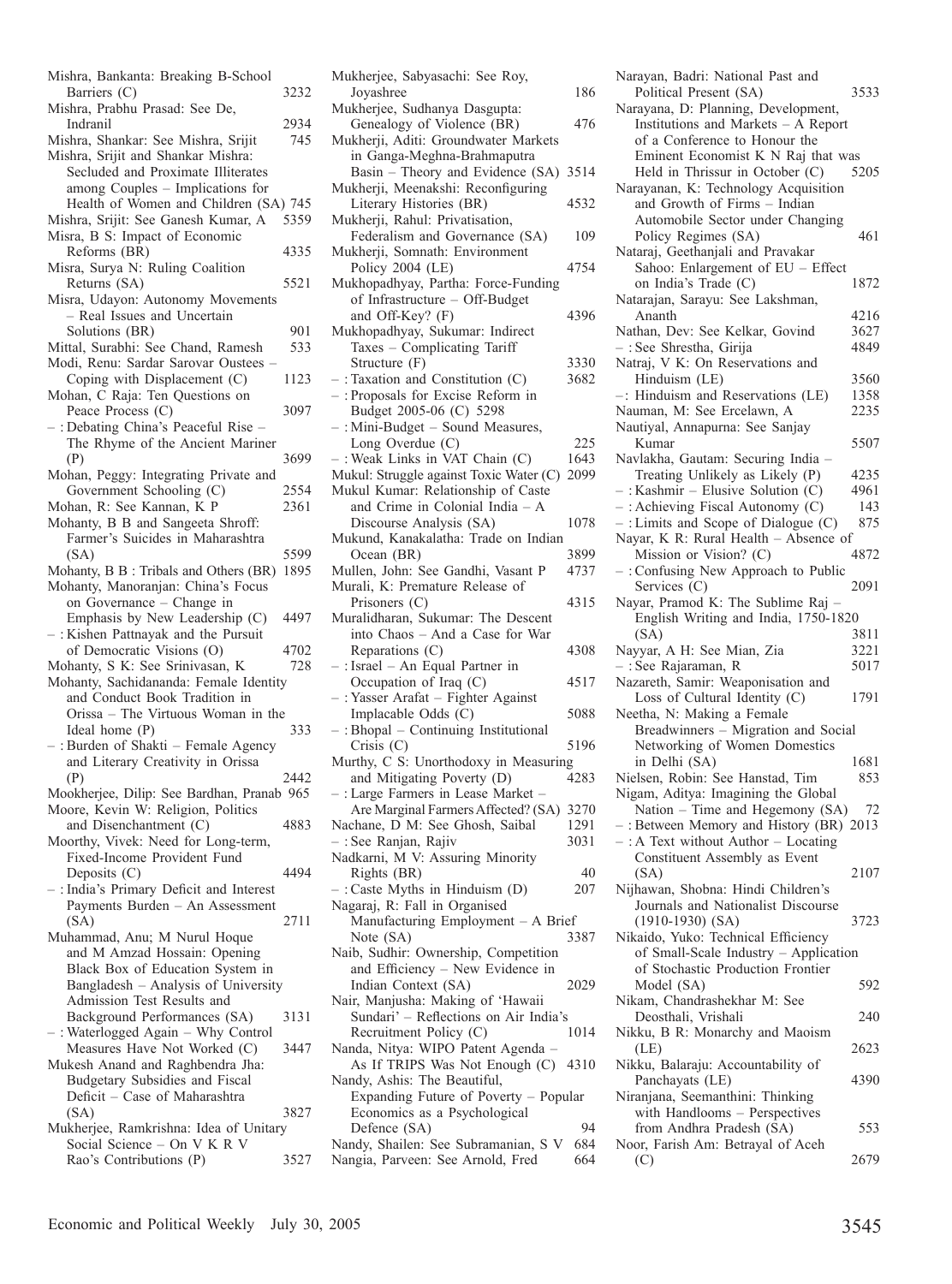| Noorani, A G: Gujarat Riots -                                                    |      |
|----------------------------------------------------------------------------------|------|
| Bringing the Guilty to Court (CL)                                                | 2950 |
| -: Ministers Are Trustees (CL)                                                   | 3664 |
| $-$ : Right to Strike (BR)                                                       | 4631 |
| -: The Police and Censorship of                                                  |      |
| Plays (CL)                                                                       | 4766 |
| -: Communal Riots - Some Harsh                                                   |      |
| Truths (BR)                                                                      | 252  |
| -: Self-Determination vs Secession                                               |      |
|                                                                                  | 1398 |
| (BR)                                                                             | 1987 |
| -: Indo-Pak Pact On Landmines (CL)<br>Nooteboom, Gerben: See Weitering,          |      |
|                                                                                  |      |
| Dennis                                                                           | 2243 |
| Omvedt, Gail: Caste System and                                                   |      |
| Hinduism (D)                                                                     | 1179 |
| Pachauri, Shonali and Daniel Spreng:                                             |      |
| Energy Use and Energy Access in                                                  |      |
| Relation to Poverty (SA)                                                         | 271  |
| Padhy, Sanghamitra: Secularism and                                               |      |
| Justice - A Review of Indian                                                     |      |
| Supreme Court Judgments (SA)                                                     | 5027 |
| Padmanabhan, V T. Microbial Genomic                                              |      |
| Programme - High Risk Venture (C)                                                |      |
| 1565                                                                             |      |
| Pai, Sudha: Dalit Question and Political                                         |      |
| Response - Comparative Study of Uttar                                            |      |
| Pradesh and Madhya Pradesh (SA) 1141                                             |      |
| Palat, Ravi Arvind: Flailing Eagle,                                              |      |
| Crouching Tigers - Decline of US                                                 |      |
| Power and New Asian Regionalism                                                  |      |
| (SA)                                                                             | 3620 |
| Palit, Chittaroopa: Short-changing the                                           |      |
| Displaced - National Rehabilitation                                              |      |
| Policy (C)                                                                       | 2961 |
| Palshikar, Suhas: Issues in an Issueless                                         |      |
| Election - Assembly Polls in                                                     |      |
| Maharashtra (C)                                                                  | 4399 |
| : Participatory Norm - How                                                       |      |
| Broad-based Is It? (SA)                                                          | 5412 |
| : Majoritarian Middle Ground? (SA) 5426                                          |      |
| -: Revisiting State Level Parties (SA) 1477                                      |      |
| $-$ : Shiv Sena $-$ A Tiger                                                      |      |
| with Many Faces? (SA)                                                            | 1497 |
| Palshikar, Suhas and Nitin Birmal:                                               |      |
| Maharashtra - Towards a New Party                                                |      |
| System (SA)                                                                      | 5467 |
| Panagariya, Arvind: Vote against                                                 |      |
| Reforms? (C)                                                                     | 2079 |
| -: Growth and Reforms during 1980s                                               |      |
| and 1990s (SA)                                                                   | 2581 |
| Panda, Manoj: See Ganesh Kumar, A                                                | 5359 |
| Pandey, Arvind; Nandini Roy; D Sahu                                              |      |
| and Rajib Acharya: Maternal Health                                               |      |
| Care Services - Observations from                                                |      |
| Chhattisgarh, Jharkhand and                                                      |      |
| Uttaranchal (SA)                                                                 | 713  |
| Pandey, Divya; Aruna Kanchi and                                                  |      |
| K K Akolkar: Gender Audit of                                                     |      |
| Maharashtra Budget - An Illustration                                             |      |
| of Current Methodology (SA)                                                      | 4792 |
| : See Krishnaraj, Maithreyi                                                      | 1597 |
| - : See Krishnaraj, Maithreyi<br>- : See Krishnaraj, Maithreyi                   | 1741 |
| Pandey, Gyan: The Unashamed                                                      |      |
| Political Violence of Our Times                                                  |      |
| (F)                                                                              | 1011 |
|                                                                                  | 3080 |
|                                                                                  | 1011 |
|                                                                                  | 1446 |
| - : See Lal, Ruby<br>- : See Lal, Ruby<br>- : See Lal, Ruby<br>- : See Lal, Ruby | 1870 |
|                                                                                  |      |

| -: See Lal, Ruby                                                   | 2423 |
|--------------------------------------------------------------------|------|
| Pankaj, Ashok: India's Political                                   |      |
| Mosaic (BR)                                                        | 3804 |
| Pant, Niranjan: Trends in Groundwater                              |      |
| Irrigation in Eastern and Western                                  |      |
| UP(SA)                                                             | 3463 |
| Parikh, Alka; Sarthi Acharya and                                   |      |
| Maithreyi Krishnaraj: Gender                                       |      |
| Budgeting Analysis - A Study in                                    |      |
| Maharashtra's Agriculture (SA)                                     | 4823 |
| Parikh, P P and S P Sukhatme: Women                                |      |
| Engineers in India (SA)                                            | 193  |
| Park, Jongsoo: Korean Perspective on                               |      |
| FDI in India - Hyundai Motors'                                     |      |
| Industrial Cluster (SA)                                            | 3551 |
| Parmod Kumar: See Chand, Ramesh                                    | 5611 |
| Parthasarathi, Ashok: Decades of                                   |      |
| Progress (BR)                                                      | 44   |
| Pat, A K: Missequencing Policies (LE)                              | 3562 |
| -: Revisiting Silent Valley (C)                                    | 3681 |
|                                                                    |      |
| Patel Vibhuti: See Jesani, Amar                                    | 2096 |
| Patel, I G: Samar Ranjan Sen (F)                                   | 4214 |
| $-$ : On Privatisation (F)                                         | 2421 |
| Patel, Priyavadan: Gujarat -                                       |      |
| Anti-incumbency Begins (SA)                                        | 5473 |
| Patel, Sujata: Higher Education at the                             |      |
| Crossroads (SA)                                                    | 2151 |
| Patel, Tulsi: Missing Girls in India (C)                           | 887  |
| Pati, Biswamoy: Patriarchal Reinventions                           |      |
| under Colonialism (BR)                                             | 1717 |
| -: BJP's Stumbling Blocks -                                        |      |
| The Voter, Pluralism and                                           |      |
| Democracy (C)                                                      | 2082 |
| Patibandla, Murali and Trilochan Sastry:                           |      |
| Capitalism and Cooperation -                                       |      |
| Cooperative Institutions in a                                      |      |
| Developing Economy (SA)                                            | 2997 |
| Patil, R H: Contrarian Fund - Design                               |      |
| and Architecture (F)                                               | 3328 |
| -: Corporate Debt Market - New                                     |      |
| Beginnings (SA)                                                    | 1237 |
| Patnaik, Arun Kumar: Gramsci Today                                 |      |
| (C)                                                                | 1120 |
| Patnaik, Prabhat: On Financing                                     |      |
| Infrastructure on the Strength of                                  |      |
| Reserves (F)                                                       | 5565 |
| Pattnaik, R K: See Roy, Jayanta                                    | 2483 |
| Paul, Samuel and M Vivekananda:                                    |      |
| Holding a Mirror to the New Lok                                    |      |
| Sabha (SA)                                                         | 4927 |
| Paul, Samuel: Right to Information in                              |      |
| Elections - Tale of Two Karnataka                                  |      |
|                                                                    |      |
| Municipal Polls (C)                                                | 129  |
| Paul, Samuel; Suresh Balakrishnan;                                 |      |
| K Gopakumar; Sita Sekhar and                                       |      |
| M Vivekananda: State of India's                                    |      |
| Public Services – Benchmarks for                                   |      |
| the States (SA)                                                    | 920  |
| Pavaskar, Madhoo: Commodity Exchanges                              |      |
| Are Not Stock Exchanges (C)                                        | 5082 |
| Peggy, Mohan: Schooling in Mass                                    |      |
| Society (P)                                                        | 2101 |
| Pereira, Carlton: Investing in NPAs -                              |      |
| Will Investor Bite? (F)                                            | 4602 |
| Perveen, Shama: Population Growth                                  |      |
| and Sustainable Development (C)                                    | 629  |
|                                                                    |      |
| - : See Bandyopadhyay, Jayanta<br>Phadke, Anant: Thiyya Andolan in | 5307 |

Krishna Valley (C) 775

| Phansalkar, Sanjiv J and Verma Shilp:                                             |              |
|-----------------------------------------------------------------------------------|--------------|
| Improved Water Control as Strategy<br>for Enhancing Tribal Livelihoods            |              |
| (SA)                                                                              | 3469         |
| Pillai, S M: See Kannan, R                                                        | 477          |
| Pinto, Brian and Farah Zahir: Why                                                 |              |
| Fiscal Adjustment Now (SA)                                                        | 1039         |
| Pomeranz, Kenneth: South and East<br>Asia in Global Economic History              |              |
| An Ongoing Dialogue (D)                                                           | 5268         |
| Prabhakara, M S: Is North-East India                                              |              |
| Landlocked? (C)                                                                   | 4606         |
| -: Necessity, Choice and Behaviour (C)                                            | 2083         |
| $-$ : Mining Labour (LE)                                                          | 2650         |
| Prabhash Ranjan: International Predation<br>and Anti-dumping (C)                  | 4880         |
| Pradhan, Amit: Kashmir in Peace                                                   |              |
| Process $(D)$                                                                     | 3758         |
| -: Religion and State - Case for                                                  |              |
| Synergy (D)                                                                       | 855          |
| : NGOs as Employers (LE)                                                          | 2650         |
| Prakash, B A: See Zachariah, K C<br>Prasad, Eswar S: Growth and Stability         | 2227         |
| in China - Prospects and Challenges                                               |              |
| (P)                                                                               | 2009         |
| Prasad, P M: Environmental Protection-                                            |              |
| The Role of Liability System                                                      |              |
| in India (SA)                                                                     | 257          |
| $-$ : Correction (LE)                                                             | 2064         |
| Prasad, T: Interlinking of Rivers for<br>Inter-basin Transfer (P)                 | 1220         |
| Prashant Kumar: Socialists Court                                                  |              |
| Criminals, Capitalists and                                                        |              |
| Communalists (C)                                                                  | 5079         |
| Pratap, Ravindra: WTO and Tariff                                                  |              |
| Preferences - India Wins Case, EC                                                 |              |
| the Law $(C)$                                                                     | 1788         |
| Premchand, A: Ethical Dimensions<br>of Public Expenditure Management              |              |
| (SA)                                                                              | 813          |
| Premi, Mahendra: Religion in India -                                              |              |
| A Demographic Perspective (F)                                                     | 4297         |
| Priya, Ritu: CMP on Health - Making                                               |              |
| India World Class (P)                                                             | 2971         |
| Puniyani, Ram: Specious Arguments<br>(LE)<br>4118;                                | 4196         |
| $-$ : A Doll's House (C)                                                          | 4974         |
| Puri, Balraj: Islam and Regional                                                  |              |
| Identity of Kashmir (BR)                                                          | 4632         |
| -: Missed Opportunity (C)                                                         | 5194         |
| : Remembering Two Editors (C)<br>- : Remembering<br>- : Permanent Resident Bill - | 1202         |
|                                                                                   |              |
| Questionable Legal, Moral and<br>Political Basis (C)                              | 1456         |
| Puri, Ellora: Civil and Political                                                 |              |
| Society - A Contested Relationship?                                               |              |
| (C)                                                                               | 3593         |
| -: Understanding Participation -                                                  |              |
| Theoretical Foundations and                                                       |              |
| Practical Implications (SA)<br>Puri, Luv: Crisis of Leadership (C)                | 2511<br>3226 |
| $-$ : Vote for Pluralism (C)                                                      | 2200         |
| Purkayastha, Sharmila and Shahana                                                 |              |
| Bhattacharya: Stationing of CRPF                                                  |              |
| in States (LE)                                                                    | 210          |
| Puskur, Ranjitha; Jetske Bouma and                                                |              |
| Christopher Scott: Sustainable                                                    |              |
| Livestock Production on Semi-Arid<br>Watersheds (SA)                              |              |
|                                                                                   | 3477         |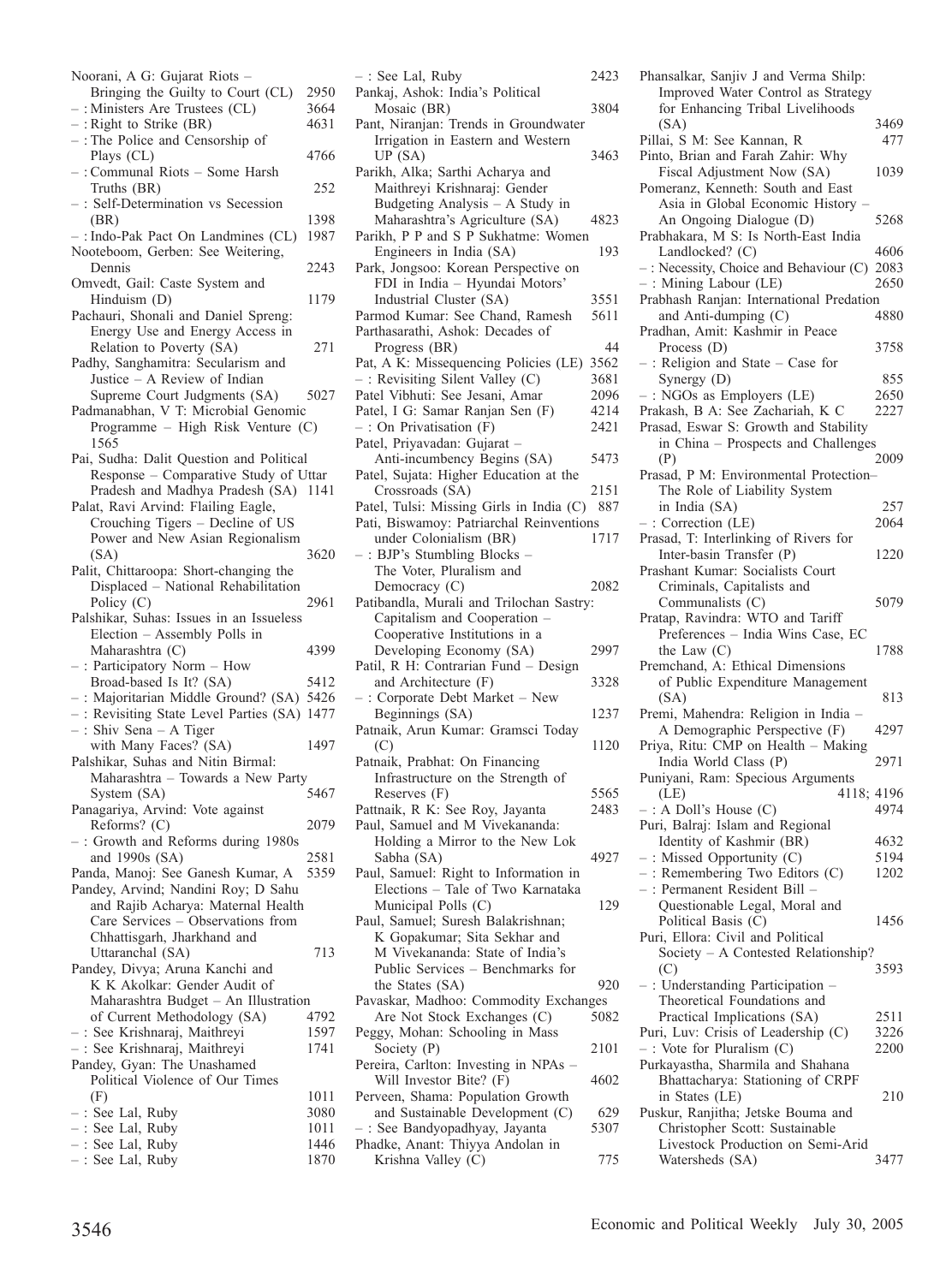| Qadeer, Imrana: See Sagar, Alpana                                                               | 4994        |
|-------------------------------------------------------------------------------------------------|-------------|
| Radhakrishna, R: Chronic Poverty<br>and Malnutrition in 1990s (SA)                              | 3121        |
| Radhakrishna, R and C Ravi:                                                                     |             |
| Malnutrition in India - Trends and                                                              |             |
| Determinants (SA)                                                                               | 671         |
| Radhakrishnan, P: Job Quotas in the                                                             |             |
| Private Sector (C)                                                                              | 4403        |
| -: Religion under Globalisation (SA)                                                            | 1403        |
| -: Krishna Raj (LE)<br>-: Hinduism and Reservations (LE)                                        | 1758        |
|                                                                                                 | 2064        |
| Raghavan, M: Politics of Procurement<br>and Price Support (D)                                   | 506         |
| : Problems of Distribution (BR)                                                                 | 1138        |
| Rai, Praveen: See Joshi, Dhananjai                                                              | 5445        |
| Rai, Ramakant: See Das, Abhijit                                                                 | 3876        |
| Raikar, Avinash V: See D'Cruz, Sharon                                                           | 2048        |
| Raina, Badri: Redefining Secular                                                                |             |
| Agenda (C)                                                                                      | 403         |
| Raj, Pushkar: Benefiting from                                                                   |             |
| Two-Layered Incumbency (SA)                                                                     | 5502        |
| Rajadhyaksha, Ujvala and Swati Smita:                                                           |             |
| Tracing a Timeline for Work and<br>Family Research in India (SA)                                | 1674        |
| Rajagopal, Arvind: The Emergency                                                                |             |
| and Popular Memory (BR)                                                                         | 4892        |
| : Reforms with a Dalit Face? (BR)                                                               | 5229        |
| Rajagopal, Siddhartha: EC's Changes to                                                          |             |
| Trade Preferences - Need for                                                                    |             |
| Vigilance $(C)$                                                                                 | 4771        |
| Rajakutty, S: Women's Employment (LE) 5186                                                      |             |
| Rajan, Nalini: French Secularism,                                                               |             |
| Headscarves, and Indian<br>Schoolchildren – Anthropological                                     |             |
| Concerns of Political Philosophy (C)                                                            | 3967        |
| : Questions of Culture (BR)                                                                     | 5626        |
| Rajan, Ramkishen S: Measures to                                                                 |             |
|                                                                                                 |             |
| Attract FDI - Investment Promotion,                                                             |             |
| Incentives and Policy Intervention (C) 12                                                       |             |
| : See Sen, Rahul                                                                                | 3297        |
| Rajan, S Irudaya and K S James: Second                                                          |             |
| National Family Health Survey                                                                   |             |
| Emerging Issues (SA)                                                                            | 647         |
| Rajan, S Irudaya: See Arunkumar, T S                                                            | 1208        |
| $-$ : See James, K S                                                                            | 659         |
|                                                                                                 | 721<br>2227 |
| - : See Sambamoorthi, Usha<br>- : See Zachariah, K C<br>Rajaraman, Indira: Fiscal Restructuring |             |
| in Context of Trade Reform (SA)                                                                 | 2787        |
| Rajaraman, R; Z Mian and A H Nayyar:                                                            |             |
| Nuclear Civil Defence in South                                                                  |             |
| Asia $-$ Is It Feasible? (SA)                                                                   | 5017        |
| Rajaraman, R: See Ramana, M V                                                                   | 279         |
| Rajesh Dev: Human Rights, Relativism                                                            |             |
| and Minorities in North-East                                                                    |             |
| India (SA)<br>Raju, B Yerram: Governance in Banks                                               | 4747        |
| (LE)                                                                                            | 1860        |
| Raju, K V: Of Common Resources (BR) 645                                                         |             |
| Rajwade, A V: Performing under                                                                  |             |
| Constraints (F)                                                                                 | 3425        |
| Rakshit, Nirmalendu Bikash: Judicial                                                            |             |
| Appointments (C)                                                                                | 2959        |
| -: Power and Position of the Lok                                                                | 4410        |
| Sabha (C)                                                                                       |             |
| : Parliamentary Privileges and<br>Fundamental Rights (C)                                        | 1379        |
| Ram Mohan, T T: Privatisation in<br>China - Softly, Softly Does It (SA) 4904                    |             |

| -: RBI Guidelines on Foreign                                            |      |
|-------------------------------------------------------------------------|------|
| Ownership in Banks - Don't<br>Shoot the Regulator (C)                   | 4964 |
| -: Misplaced Priorities (C)                                             | 5283 |
| Ram Mohan, T T and Subhash C Ray:                                       |      |
| Comparing Performance of Public and<br>Private Sector Banks - A Revenue |      |
| Maximisation Efficiency Approach                                        |      |
| (SA)                                                                    | 1271 |
| Ramachandraiah, C: Water to Coca                                        |      |
| Cola (LE)<br>Ramachandran, Vimala: Is Schooling                         | 2064 |
| for the Poor on the Government                                          |      |
| Agenda $(C)$                                                            | 3349 |
| -: See Duggal, Ravi                                                     | 1025 |
| Ramana, M V: Scientists, Nuclear<br>Weapons, and the Peace Movement     |      |
| (SA)                                                                    | 5013 |
| : See Mian, Zia                                                         | 3221 |
| Ramana, M V; R Rajaraman and Zia                                        |      |
| Mian: Nuclear Early Warning in<br>South Asia - Problems and Issues      |      |
| (SA)                                                                    | 279  |
| Ramanarayan, T S: IIMs - Autonomy                                       |      |
| and Quality (LE)                                                        | 1438 |
| Ramanathan, Malathi: Women and<br>Empowerment - Shri Mahila Griha       |      |
| Udyog Lijjat Papad (SA)                                                 | 1689 |
| Ramanathan, Usha: Communities at                                        |      |
| Risk - Industrial Risk in Indian                                        |      |
| Law $(P)$<br>Ramanna, Anitha: To Controversial                          | 4521 |
| Technology (BR)                                                         | 2017 |
| Ramanna, Mridula: Local Initiatives                                     |      |
| in Health Care - Bombay Presidency,                                     |      |
|                                                                         |      |
| 1900-1920 (SA)                                                          | 4560 |
| Ramasastri, A S; Achamma Samuel<br>and S Gangadaran: Income Stability   |      |
| of Scheduled Commercial Banks -                                         |      |
| Interest vis-a-vis Non-Interest                                         |      |
| Income (SA)                                                             | 1311 |
| Ramaswamy, Harish: See Shastri,<br>Sandeep                              | 5484 |
| Ramesh Babu, P: Cyber Coolies in                                        |      |
| BPO - Insecurities and Vulnerabilities                                  |      |
| of Non-Standard Work (SA)                                               | 492  |
| Ramshankar: Social Tectonics in a<br>Two-Party System (SA)              | 5518 |
| Rana, Kumar and Samantak Das:                                           |      |
| Primary Education in Jharkhand (SA)                                     | 1171 |
| Ranade, Chandrashekhar G: Another<br>Revolution (LE)                    | 2414 |
| Ranade, Rahul, Dinesh Kumar M:                                          |      |
| Narmada Water for Groundwater                                           |      |
| Recharge in North Gujarat -                                             |      |
| Conjunctive Management in Large<br>Irrigation Projects (SA)             | 3510 |
| Ranganathan, V: Electricity Reform                                      |      |
| (LE)                                                                    | 5066 |
| -: Electricity Act 2003 - Moving to a                                   | 2001 |
| Competitive Environment (C)<br>Rangarajan, C and D K Srivastava: Fiscal |      |
| Transfer in Australia - Review and                                      |      |
| Relevance to India (SA)                                                 | 3709 |
| : Fiscal Transfers in Canada –                                          |      |
| Drawing Comparisons and Lessons<br>(SA)                                 | 1897 |
| Rangarajan, C: Issues before Twelfth<br>Finance Commission (SA)         | 2707 |

| Rangaraju, Krishnan: Urs Samyuktha                          |      |
|-------------------------------------------------------------|------|
| Paksha (LE)                                                 | 2066 |
| Rani, Uma: See Basant, Rakesh                               | 5317 |
| Ranjan, Rajiv and D M Nachane:                              |      |
| Analysis of the Capital Account in                          |      |
| India's Balance of Payments (SA)                            | 3031 |
| Rao, Anupama: Torture, the Public                           |      |
| Secret $(C)$                                                | 2347 |
| Rao, C Niranjan: Indian Seed System                         |      |
| and Plant Variety Protection (SA)<br>- : See Dhar, Biswajit | 845  |
|                                                             | 5568 |
| Rao, D Rama: See Shenoy, N Sandhya 1712                     |      |
| Rao, K G K Subba: Estimates of Value                        |      |
| Added Per Worker (D)                                        | 750  |
| Rao, Kavita R: Impact of VAT on                             |      |
| Central and State Finances (SA)                             | 2773 |
| Rao, M Govinda: Linking Central                             |      |
| Transfers to Fiscal Performance of                          |      |
| States (SA)                                                 | 1820 |
| Rao, Mohan: Abiding Appeal of Neo-                          |      |
| Malthusianism - Explaining the                              |      |
| Inexplicable (P)                                            | 3599 |
| Rao, Nagendra V: See Chowdhary,<br>Rekha                    |      |
| Rao, R Kavita: Reforms in Andhra                            | 1521 |
| Pradesh - Is Mid-Course Correction                          |      |
| Called For? (SA)                                            | 4350 |
| Rao, Ritu: Assessing the Electoral                          |      |
| System - A Positive Verdict (SA)                            | 5437 |
| Rao, S L: Task Force Report on                              |      |
| Electricity – Missing the Point $(C)$ 1193                  |      |
| Rao, Sambasiva and Shalabh K Singh:                         |      |
| Telecom Port Charges and IUC                                |      |
| Regulations $-$ Some Issues (P)                             | 4628 |
| Rao, Sujatha: Health Insurance -                            |      |
| Concepts, Issues and Challenges (SA) 3835                   |      |
| Rao, V M and D V Gopalappa:                                 |      |
| Agricultural Growth and Farmer                              |      |
| Distress - Tentative Perspectives                           |      |
| from Karnataka (SA)                                         | 5591 |
| Rao, V Nagendra: See Chowdhary, Rekha                       | 5449 |
| Rastogi, Anupam: Raising Resources                          |      |
| for Railway Projects (SA)                                   | 2503 |
| : Restructuring Public Finance (SA)                         | 2756 |
| Rath, Anita: See Karnik, Ajit                               | 3818 |
| Rath, Nilakantha: Twelfth Finance                           |      |
| Commission and Minimum Needs (C) 2668                       |      |
| Rath, Pabitra: See Dinesh Kumar, M                          | 3498 |
| Ravi Kanth: WTO - Advantage,                                |      |
| G-20 $(C)$                                                  | 3795 |
| Ravi Kumar, T: Liberalisation and                           |      |
| Growth (BR)                                                 | 2359 |
| Ravi Priya Kumar: Post-Quake Recovery                       |      |
| in Urban Kachchh (C)                                        | 4229 |
| Ravi, C: See Radhakrishna, R                                | 671  |
| Ray, Alok: Globalisation - Theoretical                      |      |
| Perspectives (BR)                                           | 255  |
| Ray, Datta S: Land Reforms in West                          |      |
| Bengal (D)                                                  | 2795 |
| : See Ghosh, Saibal                                         | 1291 |
| Ray, Saon: MNEs, Strategic Alliances                        |      |
| and Efficiency of Firms - Emerging                          |      |
| Trends (SA)                                                 | 434  |
| Ray, Subhash C: See Ram Mohan, T T                          |      |
| Raychaudhury, Anasua Basu: Nostalgia                        | 1271 |
|                                                             |      |
| of Desh, Memories of Partition (SA) 5653                    |      |
| Reddy, A Amarender: Consumption                             |      |
| Pattern, Trade and Production<br>Potential of Pulses (SA)   |      |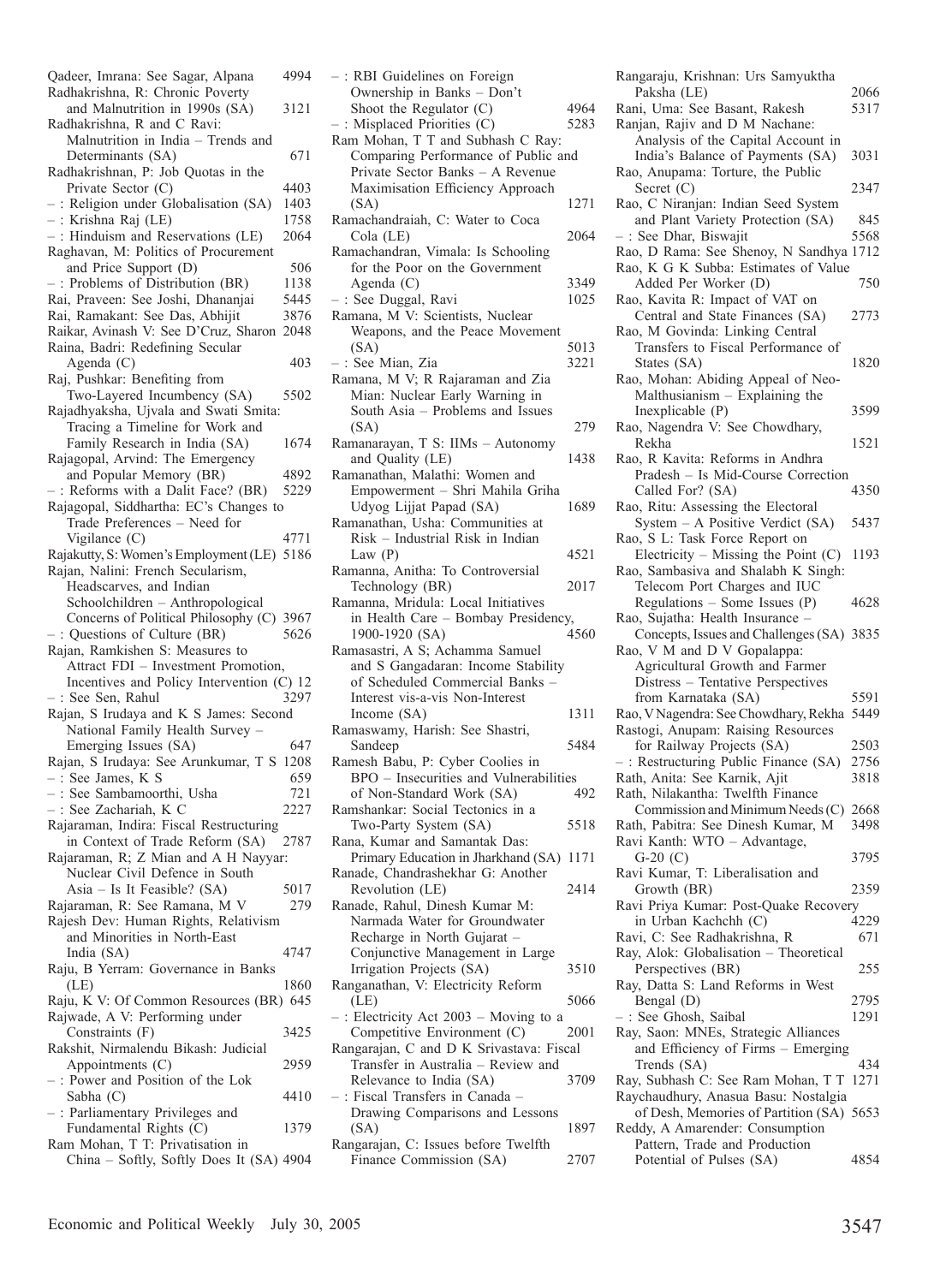| Reddy, T Prabhakar: Farmers' Suicides                                   |      |
|-------------------------------------------------------------------------|------|
| (LE)                                                                    | 3958 |
| -: Falling into Poverty in AP (LE)                                      | 4482 |
| Reddy, V Ratna: Collective Action on                                    |      |
| Water (BR)                                                              | 3245 |
| Reddy, Y S Rajasekhara: Beyond                                          |      |
| Media Images (LE)                                                       | 3418 |
| Reddy, Y V: Building Intellectual                                       |      |
| Relationships (C)                                                       | 1202 |
| Rehman, Shakeelur: See Sahai,                                           | 2673 |
| Suman<br>Rejikumar, R: Indian Electricity                               |      |
| Act 2003 - Agenda for Review (P) 4778                                   |      |
| Rekhar, Suneeti: Said and                                               |      |
| Representations of the Other (D)                                        | 1436 |
| Renganathan, V S: See Goldar, B                                         | 441  |
| Resnick, Stephen: Class Impact of                                       |      |
| Policy (BR)                                                             | 3529 |
| Ritu Priya: Public Health Services -                                    |      |
| Cinderella in the Social Sector (F)                                     | 3671 |
| Robin, Cyril: Bihar Elections - Laloo                                   |      |
| against Who? (C)                                                        | 5361 |
| Robinson, Francis: History of Muslim                                    |      |
| Societies (BR)<br>Rodrigues, Maria Do Cue: Fractured                    | 4782 |
| Mandate (SA)                                                            | 5532 |
| Rodrik, Dani and Arvind Subramanian:                                    |      |
| Why India Can Grow at 7 Per                                             |      |
| Cent a Year or More - Projections                                       |      |
| and Reflections (SA)                                                    | 1591 |
| Rogers, Everett M: See Verma, Roli                                      | 5645 |
| Rohde, Jon E: See Gupta, Arun                                           | 5213 |
| Rohini, S. Chakkarai, Vivekananda                                       |      |
| and Vedanta (LE)                                                        | 210  |
| : Steel Industry - A Performance<br>Analysis (SA)                       | 1613 |
| $-$ : Coping with Ups and Downs (C)                                     | 2338 |
| Rosen, George: Unique Editor (LE)                                       | 1182 |
| Roy Chowdhury, Supriya: Economic                                        |      |
| Reforms in Political Space (C)                                          | 2666 |
| Roy, Abhijit: See Gupta, Indrani                                        | 3160 |
| Roy, Dunu: From Promises to                                             |      |
| Performance - Political Manifestos                                      |      |
| and Budget $2004-05$ (C)                                                | 3583 |
| Roy, Indrajit: Jhajjar and Iraq -                                       |      |
| Tales of Dehumanisation (C)<br>Roy, Jayanta and R K Pattnaik:           | 399  |
| Uniform Import Duty - Next Step                                         |      |
| in Tariff Reform (SA)                                                   | 2483 |
| Roy, Joyashree; Subhorup Chattopadhyay;                                 |      |
| Sabyasachi Mukherjee; Manikarnika                                       |      |
| Kanjilal; Sreejata Samajpati and                                        |      |
| Sanghamitra Roy: An Economic                                            |      |
| Analysis of Demand for Water                                            |      |
| Quality - Case of Kolkata (SA)                                          | 186  |
| Roy, Nandini: See Pandey, Arvind<br>Roy, Poulomi: See Banerjee, Nirmala | 713  |
| Roy, S Manjesh and Kapil Mahajan:                                       | 4831 |
| Regulating Dividend Payout (C)                                          | 2563 |
| Roy, Sanghamitra: See Roy, Joyashree                                    | 186  |
|                                                                         | 587  |
| Roy, Souvanic: See Dutta, Madhumati<br>Roy, T K; Sumati Kulkarni and    |      |
| Y Vaidehi: Social Inequalities in                                       |      |
| Health and Nutrition in Selected                                        |      |
| States (SA)                                                             | 677  |
| Roy, T K: Demography and Quality of                                     |      |
| Life $(D)$<br>Roy, Tirthankar: Economic History -                       | 1538 |
| An Endangered Discipline (P)                                            | 3238 |
|                                                                         |      |

| - : Economic History of India - A           |      |
|---------------------------------------------|------|
| Restatement (D)                             | 3859 |
| -: Economic Reforms - The Next              |      |
| Step (BR)                                   | 4895 |
| $-$ : Back to Class (BR)                    | 2216 |
|                                             |      |
| RoyChowdhury, Deepshikha:                   |      |
| See Galbraith, James K                      | 3139 |
| RoyChowdhury, Supriya: Globalisation        |      |
| and Labour (SA)                             | 105  |
| Ruet, Joel: Veiled in France (C)            | 1664 |
| Sachs, Ignacy: From Poverty Trap            |      |
| to Inclusive Development in                 |      |
| LDCs (SA)                                   | 1802 |
|                                             |      |
| Sagar, Alpana and Imrana Qadeer:            |      |
| Women's Health in India (BR)                | 4994 |
| Saggar, Mridul: A Rigorous Text (BR) 1400   |      |
| Saha, Biswatosh: State Support for          |      |
| Industrial R and D in Developing            |      |
| Economies - Telecom Equipment               |      |
| Industry in India and China (SA)            | 3915 |
|                                             |      |
| Saha, Shubhayu: See Dutta, Madhumati 587    |      |
| Saha, Somen: See Bhat, Ramesh               | 3667 |
| Sahadevan, P: Peace in Jaffna -             |      |
| Impressions of a Visit (C)                  | 890  |
| Sahai, Suman: Golden Rice - Not Food        |      |
| for the Poor: New Developments              |      |
|                                             |      |
| in Syngenta and Humanitarian                |      |
| Board (C)                                   | 4612 |
| -: Distrust of GM Foods - Addressing        |      |
| Crisis of Confidence (C)                    | 2340 |
| Sahai, Suman and Shakeelur Rehman:          |      |
| Bt-Cotton, 2003-2004 (C)                    | 2673 |
| Sahni, Rohini and Sumita Kale: Gats         |      |
| and Higher Education - Some                 |      |
|                                             |      |
| Reflections (SA)                            | 2174 |
| Sahoo, Pravakar: See Nataraj,               |      |
| Geethanjali                                 | 1872 |
| Sahota, Bali: The Vanishing                 |      |
| Prince (BR)                                 | 4006 |
| Sahu, D: See Pandey, Arvind                 | 713  |
| Sajjad, M: Left Will Not Confront           |      |
|                                             |      |
| BJP (LE)                                    | 4286 |
| Saksena, H S: A Pioneering                  |      |
| Anthropologist (LE)                         | 5274 |
| Sakthivadivel, R; P Gomathinayagam          |      |
| and Tushaar Shah: Rejuvenating              |      |
| Irrigation Tanks through Local              |      |
| Institutions (SA)                           | 3521 |
| Sakthivel, S: See Bhattacharya, B B         |      |
|                                             | 3541 |
| -: See Bhattacharya, B B                    | 1071 |
| Saluja, M R: Industrial Statistics in       |      |
| India - Sources, Limitations and            |      |
| Data Gaps (SA)                              | 5167 |
| Samaddar, Ranabir: Empire after             |      |
| Globalisation - Some Comments               |      |
|                                             | 4942 |
| (D)                                         |      |
| Samajpati, Sreejata: See Roy, Joyashree 186 |      |
| Sambamoorthi, Usha; Rakkee Thimothy;        |      |
| Wenhui Wei and S Irudaya Rajan:             |      |
| Antenatal Care and AIDS                     |      |
| Knowledge among Married Women               |      |
|                                             | 721  |
| (SA)                                        |      |
| Samuel, Achamma: See Ramasastri, A S 1311   |      |
| Sanan, Deepak: Delivering Basic Public      |      |
| Services in Himachal Pradesh -              |      |
| Is the Success Sustainable? (SA)            | 975  |
| Sandesara, J C: All in the Family (BR) 4712 |      |
| Sanjay Kumar and Sudha Vasan:               |      |
| Arguing for Elite Interests (LE)            | 3051 |
|                                             |      |

| Sanjay Kumar and Annapurna Nautiyal:                                |      |
|---------------------------------------------------------------------|------|
| Story behind Marginal Differences                                   | 5507 |
| (SA)<br>Sanjay Kumar and Harishwar Dayal:                           |      |
| Reversal of Past Trends (SA)<br>Sanjay Kumar; Dhanaraj Joshi and    | 5513 |
| Abhay Datar: Assembly Elections in                                  |      |
| Delhi - Second Innings for Congress                                 |      |
| (C)                                                                 | 525  |
| Sanjay Kumar: Impact of Economic                                    |      |
| Reforms on Indian Electorate (SA)                                   | 1621 |
| Sankar, Deepa and Vinish Kathuria:                                  |      |
| Health System Performance in                                        |      |
| Rural India - Efficiency Estimates                                  |      |
| across States (SA)                                                  | 1427 |
| Sankar, R: Detoxifying Economics (LE) 3762                          |      |
| -: After Kamaraj (LE)<br>Sankar, T L: Electricity Act 2003          | 1862 |
| Dark Shadows over a Bright                                          |      |
| Vision (SA)                                                         | 839  |
| Sant, Bharat R: Is Enemy's Enemy                                    |      |
| a Friend? (LE)                                                      | 1634 |
| Sarangi, Asha: Bernard S Cohn -                                     |      |
| Historian of the Future (C)                                         | 2344 |
| Sarangi, Debaranjan: Mining Develop-                                |      |
| ment and MNCs (C)                                                   | 1648 |
| Sarkar, Jayati and Subrata Sarkar:                                  |      |
| Board Independence and Corporate<br>Governance - Which Way Forward? |      |
| (F)                                                                 | 5074 |
| Sarkar, Sandip: See Mazumdar, Dipak                                 | 3017 |
| Sarkar, Subrata: See Sarkar, Jayati                                 | 5074 |
| Sarma, E A S: Is Rural Economy                                      |      |
| Breaking Down? - Farmers' Suicides                                  |      |
| in Andhra Pradesh (C)                                               | 3087 |
| -: Electricity Regulation - Theory and                              |      |
| Practice (BR)                                                       | 4635 |
| -: Disinvestment - What FMs Have                                    |      |
| Said since 1991 (C)                                                 | 2194 |
| Sarojini, N B: Medico Friend Circle<br>(LE)                         | 5546 |
| Sastry, Trilochan: Electoral Reforms                                |      |
| and Citizens' Initiatives - Some                                    |      |
| Breakthroughs (P)                                                   | 1391 |
| : See Patibandla, Murali                                            | 2997 |
| Satapathy, C: Trade Facilitation -                                  |      |
| Commencing Negotiations at                                          |      |
| WTO (C)                                                             | 3578 |
| -: Post-Cancun Talks - Responding                                   |      |
| to New EU Stance (C)<br>Satapathy, R K: Positive Vote for the       | 2199 |
| State Government (SA)                                               | 5527 |
| Sathe, Dhanmanjiri and Sunil Agarwal:                               |      |
| Liberalisation of Pulses Sector -                                   |      |
| Production, Prices and Imports                                      |      |
| (SA)                                                                | 3391 |
| Sathya, S: Western Brahminism (LE)                                  | 382  |
| Satish, P: Rural Finance - Role of State                            |      |
| and State-owned Institutions (SA)                                   | 1321 |
| Sattar, Zaidi: See Ahmed, Sadiq<br>Satyanarayana, A: The Mysore     | 4059 |
| Sultans (BR)                                                        | 2445 |
| Sau, Ranjit: Farmers Need Equity,                                   |      |
| Too (LE)                                                            | 2934 |
| : It's the Economy, Stupid! (C)                                     | 3697 |
| -: Democracy and Reform - Voices in                                 |      |
| West Asia (C)                                                       | 4232 |
| : Un-Human Development                                              |      |
| Report (LE)                                                         | 5546 |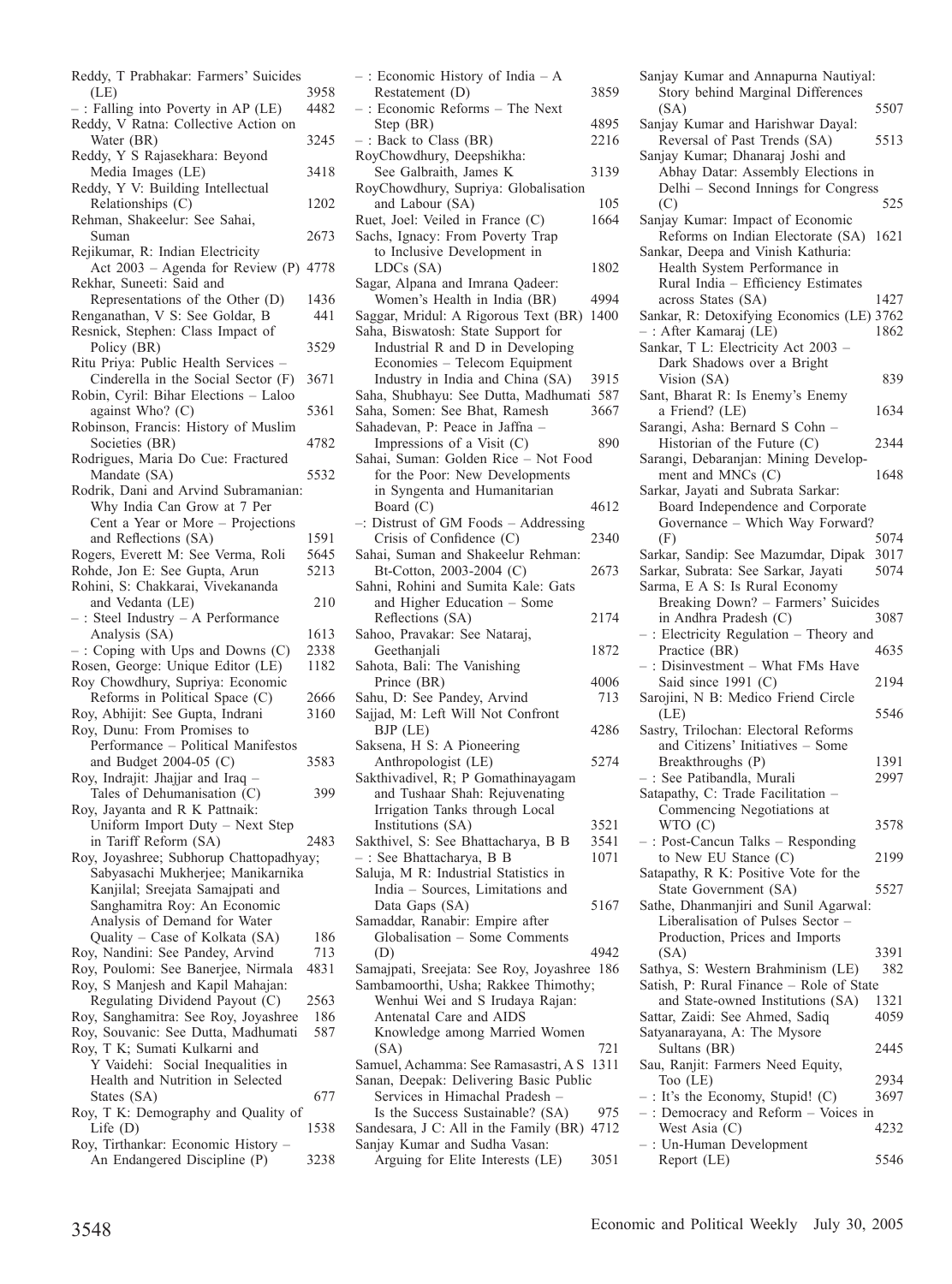| -: Theatres of Oil Wars - Wanted                                           |      |
|----------------------------------------------------------------------------|------|
| An OPIC (C)                                                                | 1883 |
| Savadatti, P M: See Gowda,                                                 |      |
| Manohara N                                                                 | 3752 |
| Savur, Manorama: Rule of Foreign                                           |      |
| Agencies in the Environment (C)                                            | 4689 |
| Savyasaachi: Dalit Studies - Exploring                                     |      |
| Criteria for New Discipline (C)<br>Sawhney, Upinder: Good Governance       | 1658 |
| Agenda for Reform (BR)                                                     | 4784 |
| Scott, Christopher: See Puskur,                                            |      |
| Ranjitha                                                                   | 3477 |
| : See Shah, Tushaar                                                        | 361  |
| Sekhar, C S C: Agricultural Price                                          |      |
| Volatility in International and                                            |      |
| Indian Markets (SA)                                                        | 4729 |
| Sekhar, Sita: See Paul, Samuel                                             | 920  |
| Sen, Abhijit and Himanshu: Poverty                                         |      |
| and Inequality in India-I (SA)                                             | 4247 |
| : Poverty and Inequality in India-II                                       |      |
| Widening Disparities during                                                |      |
| the $1990s$ (SA)<br>Sen, Arup Kumar: Menace of                             | 4361 |
| Naxalism (LE)                                                              | 5186 |
| : A Post-Colonial Reading of                                               |      |
| Edward Said (D)                                                            | 1180 |
| Sen, Ilina: Hunger in Urban India                                          |      |
| (BR)                                                                       | 4528 |
| Sen, Krishnayan: Environmental                                             |      |
| Jurisprudence (LE)                                                         | 3658 |
| $-$ : On Death Penalty (LE)                                                | 3762 |
| : Uniform Civil Code (LE)                                                  | 4196 |
| $-$ : Wildlife Protection $-$ Scope of                                     |      |
| Community Participation<br>in New Act (C)                                  | 623  |
| Sen, Partha: Modelling Foreign Capital                                     |      |
| Inflows and Fiscal Deficits (D)                                            | 4478 |
| : The Real Exchange Rate, Fiscal                                           |      |
| Deficits and Capital Account                                               |      |
| Liberalisation - Some Sceptical                                            |      |
| Observation (D)                                                            | 598  |
| Sen, Rahul; Mukul G Asher and                                              |      |
| Ramkishen S Rajan: ASEAN-India                                             |      |
| Economic Relations - Current                                               |      |
| Status and Future Prospects (SA)                                           | 3297 |
| Sen, Tapas K and Christoph Trebesch:<br>Use of Socio-Economic Criteria for |      |
| Intergovernmental Transfers (SA)                                           | 2748 |
| Sengupta, Arjun: Managing                                                  |      |
| Globalisation (BR)                                                         | 549  |
| : Debating Development (BR)                                                | 2447 |
| Sengupta, Chandan: Political and Social                                    |      |
| Stability - Ideas, Paradoxes and                                           |      |
| Prospects (P)                                                              | 5101 |
| Seth, Swapan: Note on Added Years (D)                                      | 1938 |
| Shaban, Abdul: Birth of a City (BR)                                        | 5093 |
| Shah, Mihir: A Historical                                                  |      |
| Opportunity (C)                                                            | 5287 |
| Shah, Shekhar: See Devarajan,<br>Shantayanan                               | 907  |
| Shah, Tushaar; Mark Giordano and                                           |      |
| Wang Jinxia: Irrigation Institutions                                       |      |
| in a Dynamic Economy - What Is                                             |      |
| China Doing Differently from India?                                        |      |
| (SA)                                                                       | 3452 |
| Shah, Tushaar; Christopher Scott and                                       |      |
| Stephanie Buechler: Water Sector                                           |      |
| Reforms in Mexico - Lessons for                                            |      |
| India's New Water Policy (SA)                                              | 361  |

| Shah, Tushaar: Water and Welfare -                                    |              |
|-----------------------------------------------------------------------|--------------|
| Critical Issues in India's Water                                      |              |
| Future $(C)$                                                          | 1211         |
| : See Sakthivadivel, R                                                | 3521         |
| $-$ : See Singh, O P                                                  | 3492         |
| -: See Talati, Jayesh                                                 | 3504         |
| Shahabuddin, Syed: Madrasa                                            |              |
| Enrolment (LE)                                                        | 5186<br>5274 |
| -: Abuse of Urdu (LE)<br>Shaljan, A M: Population, Gender and         |              |
| Development in Maldives (SA)                                          | 1835         |
| Shanker, Sadhna: Gains in Healthcare                                  |              |
| (C)                                                                   | 2567         |
| Shariff, Abusaleh: See Lanjouw, Peter                                 | 4429         |
| Sharma, Amrita: See Singh, O P                                        | 3492         |
| Sharma, Arvind: Debates on Religion                                   |              |
| (BR)                                                                  | 1137         |
| Sharma, Devinder: WTO and                                             |              |
| Agriculture - Green Box Subsidies                                     |              |
| Must Go (C)                                                           | 1997         |
| Sharma, J C: See Karnik, Ajit                                         | 3818         |
| Sharma, Mukul: See Gupta, Charu                                       | 3005         |
| Sharma, Sidharth: Securitisation Act -                                |              |
| Controversy, Verdict and Road                                         |              |
| Ahead $(C)$                                                           | 3977         |
| Shastri, Rahul A: The National Market                                 |              |
| Adapting to Globalisation (C)                                         | 4975         |
| Shastri, Sandeep and Harish Ramaswamy:                                |              |
| Karnataka - Simultaneous Polls,                                       |              |
| Different Results (SA)                                                | 5484         |
| Shastri, Sandeep: Lok Shakti in                                       |              |
| Karnataka - Regional Party in                                         |              |
| Bipolar Alliance System (SA)                                          | 1491         |
| Shenoy, N Sandhya and D Rama Rao:                                     |              |
| Women Professionals in Agriculture                                    |              |
| Some Employment Issues (SA)                                           | 1712         |
| Sheth, D L: Globalisation and New<br>Politics of Micro-Movements (SA) |              |
| Shetti, B V: Re-examining Sikh Coins                                  | 45           |
| (BR)                                                                  | 3364         |
| Shetty, P K: Socio-ecological                                         |              |
| Implications of Pesticide Use in                                      |              |
| India (SA)                                                            | 5261         |
| Shetty, S L: Distributional Issues in                                 |              |
| Bank Credit - Multi-pronged Strategy                                  |              |
| for Correcting Past Neglect (SA)                                      | 3265         |
| Shimray, U A: Socio-Political Unrest                                  |              |
| in the Region Called North-East                                       |              |
| India (SA)                                                            |              |
|                                                                       | 4637         |
| -: Women's Work in Naga Society -                                     |              |
| Household Work, Workforce                                             |              |
| Participation and Division of                                         |              |
| Labour (SA)                                                           | 1698         |
| Shirman, Rachel: World of Dalit                                       |              |
| Women (BR)                                                            | 5305         |
| Shivesh, Sanjeeva: Capital Structure and                              |              |
| Dividend Policy (C)                                                   | 5293         |
| Shrestha, Girija and Dev Nathan:                                      |              |
| Leashold Forestry in Nepal -                                          |              |
| Crafting an Alternative for                                           |              |
| the Poor (SA)                                                         | 4849         |
| Shrivastava, Sanjeev: See Galbraith,                                  |              |
| James K                                                               | 3139         |
| Shroff, Sangeeta: See Mohanty, B B                                    | 5599         |
| Shyam Sundar, K R: Lockouts in India,                                 |              |
| 1961-2001 (SA)                                                        | 4377         |
| Siddharthan, N S: Business Environment,                               |              |
| Investment Climate and FDI - Chinese<br>and Indian Experiences (C)    | 3986         |

| -: Globalisation - Productivity,                             |      |
|--------------------------------------------------------------|------|
| Efficiency and Growth -                                      |      |
| An Overview (SA)                                             | 420  |
| -: Perspectives on Indian Industries                         |      |
| (BR)                                                         | 904  |
| Siddharthan, N S and K Lal:                                  |      |
| Liberalisation, MNE and Productivity                         |      |
| of Indian Enterprises (SA)                                   | 448  |
| Sidhu, R S and Sukhpal Singh:                                |      |
| Agricultural Wages and Employment                            |      |
| (C)                                                          | 4132 |
| Sidhu, R S: See Singh, Joginder                              | 5607 |
| Sikand, Yoginder: Civil Society                              |      |
| Initiatives and Peace - Religion and                         |      |
| Religious Activists (C)                                      | 316  |
| -: Sikh-Muslim Harmony                                       |      |
| Contributions of Khwaja Hasan                                |      |
| Nizami (C)                                                   | 1113 |
| : Islam and Democracy (BR)                                   | 2579 |
| Sikdar, Soumyen: Corporate Governance                        |      |
| and a Changing India (BR)                                    | 1587 |
| Singh, Amrik: Challenges in Higher                           |      |
| Education (SA)                                               | 2155 |
| Singh, Bhupinder: Autonomy                                   |      |
| Movements (LE)                                               | 2322 |
| Singh, Dinesh: See Das, Abhijit                              | 3876 |
| Singh, Gurbachan: Retail Trade and                           |      |
| Urban Policy (D)                                             | 2410 |
| Singh, Inder Jit: Improving Birth                            |      |
| Registrations - Role of National                             |      |
| Campaigns (C)                                                | 2435 |
| Singh, Joginder and R S Sidhu:                               |      |
| Factors in Declining Crop                                    |      |
| Diversification - Case Study of                              |      |
|                                                              |      |
| Punjab (SA)                                                  | 5607 |
| Singh, Lakhwinder: Domestic and                              |      |
| International Knowledge Spillovers                           |      |
| in Manufacturing Industries in South                         |      |
| Korea (SA)                                                   | 498  |
| Singh, M Amarjeet: Challenges before                         |      |
| Bodo Territorial Council (C)                                 | 784  |
| Singh, Maina Chawla: Gender in Colonial                      |      |
| India (BR)                                                   | 1721 |
| Singh, Naresh: Finance at the Grass                          |      |
| Roots (BR)                                                   | 1718 |
| Singh, Nirvikar and Garima Vasistha:                         |      |
| Patterns in Centre-State Fiscal                              |      |
| Transfers - An Illustrative Analysis                         |      |
| (SA)                                                         | 4897 |
| Singh, Nirvikar and T N Srinivasan:                          |      |
| Foreign Capital, Inflation, Sterilisation,                   |      |
| Crowding Out and Growth - Some                               | 2469 |
| Illustrative Models (SA)                                     |      |
| Singh, O P; Amrita Sharma; Rahul Singh                       |      |
| and Tushaar Shah: Virtual Water                              |      |
| Trade in Dairy Economy - Irrigation                          |      |
| Water Productivity in Gujarat<br>(SA)                        | 3492 |
| Singh, Rahul: See Singh, O P                                 | 3492 |
| Singh, Ram: Economics of Judicial                            |      |
| Decision-Making in Indian Tort                               |      |
| Law - Motor Accident Cases (SA) 2613                         |      |
| Singh, Richa: Equity in Fertiliser                           |      |
| Subsidy Distribution (SA)                                    | 295  |
| Singh, S Mangi: Elections in the Context                     |      |
| of Social Conflict (SA)                                      | 5528 |
| Singh, Sandeep and Rajeev Kher:                              |      |
| Second-Hand Imports - Questioning<br>Conventional Wisdom (C) | 2202 |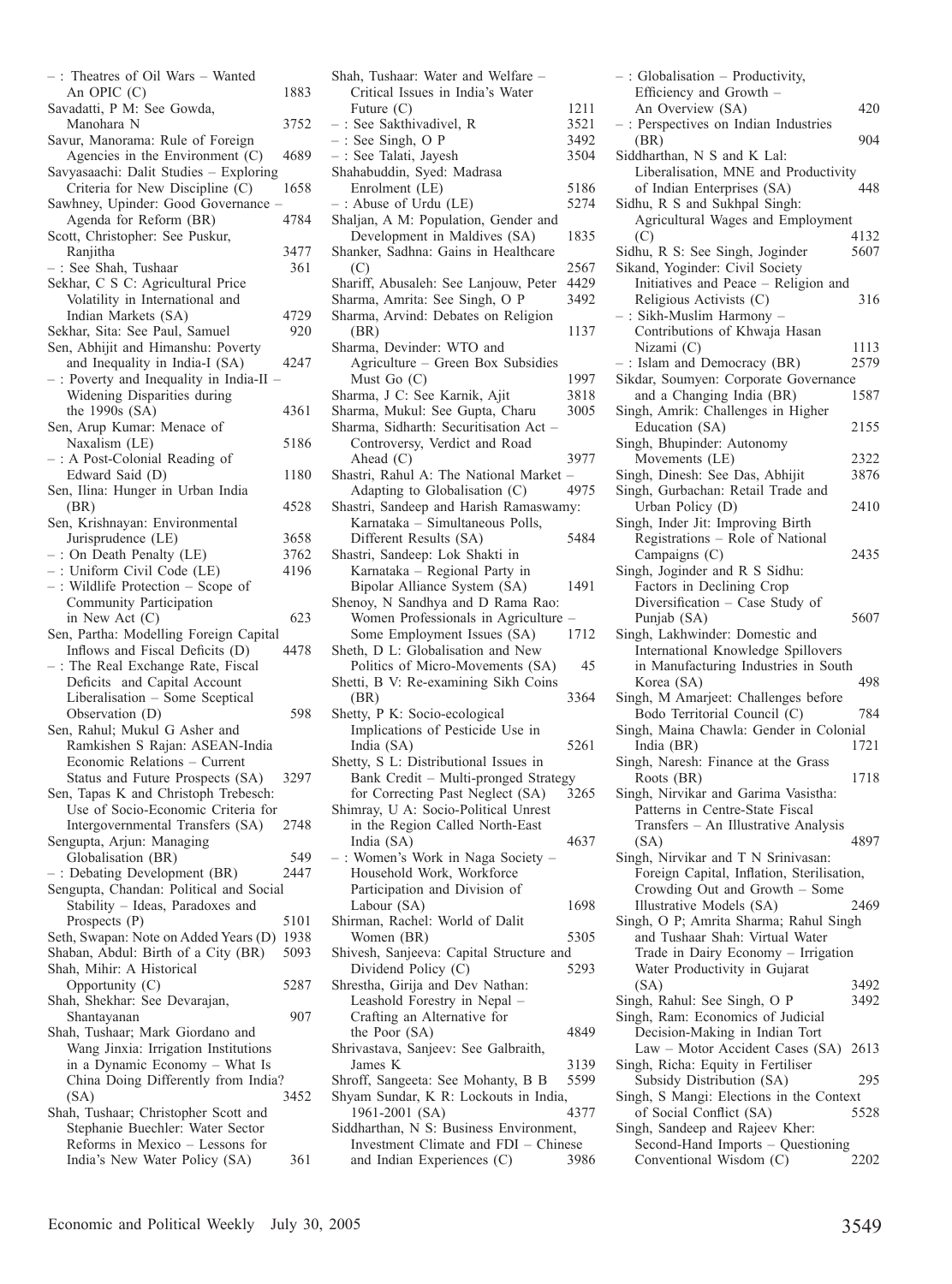| Singh, Shalabh K: See Rao, Sambasiva 4628<br>Singh, Shashi Bhushan: Future of |              |
|-------------------------------------------------------------------------------|--------------|
| Mid-Day Meals (D)                                                             | 998          |
| Singh, Sukhpal: Crisis and Diversification<br>in Punjab Agriculture - Role of |              |
| State and Agribusiness (SA)                                                   | 5583         |
| : Contract Farming and Forest                                                 |              |
| Management (BR)                                                               | 2693         |
| : See Sidhu, R S                                                              | 4132         |
| Singh, Ujjwal Kumar: Repeal of POTA-                                          |              |
| What about Other Draconian Acts? (C) 3677                                     |              |
| -: State and Emerging Interlocking                                            |              |
| Legal Systems - Permanence                                                    |              |
| of the Temporary (P)                                                          | 149          |
| POTA and Federalism (P)<br>Singhal, Lokesh: See Dinesh Kumar, M               | 1793<br>3498 |
| Sinha, Ajit and Shirin Tejani: Trend                                          |              |
| Break in India's GDP Growth                                                   |              |
| Rate - Some Comments (SA)                                                     | 5634         |
| Sinha, Alok: Panchayats and                                                   |              |
| Democracy (LE)                                                                | 2538         |
| Sinha, Sapna: See Bhanumurthy, N R                                            | 405          |
| Sinha, Sidharth: Agriculture Insurance                                        |              |
| in India - Scope for Participation                                            |              |
| of Private Insurers (SA)                                                      | 2605         |
| Sivakumar, Sowmya and Eric Kerbart:                                           |              |
| Drought, Sustenance and Livelihoods -                                         |              |
| Akal Survey in Rajasthan (SA)                                                 | 285          |
| Sivasubramaniyan, K: See<br>Vaidyanathan, A                                   | 2989         |
| Smita, Swati: See Rajadhyaksha, Ujvala 1674                                   |              |
| Smith, George Davey: See                                                      |              |
| Subramanian, S V                                                              | 684          |
| Snehi, Yogesh: State and Child Justice                                        |              |
| Stories of Delinquent Juveniles                                               |              |
| (C)                                                                           | 4512         |
| Sobhan, Rehman: Structural Dimensions                                         |              |
| of Malgovernance in Bangladesh                                                |              |
| (SA)                                                                          | 4101         |
| Spreng, Daniel: See Pachauri, Shonali                                         | 271          |
| Sreedhar, Ramamurthi: Mining and<br>MNCs (LE)                                 | 2538         |
| Sreekumar, N: Ethics, Professions                                             |              |
| and Development Concerns (P)                                                  | 2681         |
| Sridhar, Kala S: Jobs - The Great                                             |              |
| Indian Dream (C)                                                              | 3090         |
| -: Generating Employment - How Will                                           |              |
| Schemes Be Financed? (F)                                                      | 3781         |
| Sridharan, E: Electoral Coalitions in                                         |              |
| 2004 General Elections - Theory                                               |              |
| and Evidence (SA)                                                             | 5418         |
| Srinivas, M D: See Joshi, A P                                                 | 1939         |
| Srinivas, S N and C K Jalajakshi:<br>Alternatives to Micro-Irrigation -       |              |
| Evaluation of the Treadle Pump                                                |              |
| (SA)                                                                          | 4271         |
| Srinivas, Shefali: Portraits from Kodagu                                      |              |
| (BR)                                                                          | 646          |
| Srinivasan, K and S K Mohanty:                                                |              |
| Deprivation of Basic Amenities by                                             |              |
| Caste and Religion - Empirical Study                                          |              |
| Using NFHS Data (SA)                                                          | 728          |
| Srinivasan, T N: See Singh, Nirvikar                                          | 2469         |
| Srinivasulu, K: Political Articulation and                                    |              |
| Policy Discourse in Elections -<br>Andhra Pradesh, 2004 (SA)                  |              |
| Sriraman, S: Reviving Urban Transport                                         |              |
|                                                                               | 3845         |
|                                                                               |              |
| (BR)<br>-: Railways - Interim Plans (C)                                       | 2977<br>778  |

| Sriraman, S and Anand Venkatesh:<br>Railways, 2004-05 - Short-range           |              |
|-------------------------------------------------------------------------------|--------------|
|                                                                               |              |
| Focus $(C)$<br>Srivastava, D K: See Rangarajan, C                             | 3439<br>3709 |
| - : See Rangarajan, C                                                         | 1897         |
| Srivastava, Sanjay: Voice, Gender and                                         |              |
| Space in Time of Five-Year Plans                                              |              |
| The Idea of Lata Mangeshkar (SA) 2019                                         |              |
| Sthanumoorthy, R and Leena Mary                                               |              |
| Eapen: Economic Issues in                                                     |              |
| Elections - Recent Trends (C)                                                 | 1019         |
| Subba Rao, K G K: Saving, Investment                                          |              |
| and Flow of Funds Accounts (C)                                                | 4509         |
| Subrahmanya, M H Bala: Technology                                             |              |
| Transfer and Developing Countries                                             |              |
| (BR)                                                                          | 3608         |
| -: Small Industry and Globalisation -                                         |              |
| Implications, Performance and                                                 |              |
| Prospects (SA)                                                                | 1826         |
| Subramanian, Arvind: The Two                                                  |              |
| Insights of Kydland and Prescott (C) 4768                                     |              |
| : See Rodrik, Dani                                                            | 1591         |
| Subramanian, Dilip: Impact of                                                 |              |
| Deregulation on a Public Sector                                               |              |
| Firm – Case Study of ITI (SA)                                                 | 5233         |
| Subramanian, S V; Shailen Nandy;                                              |              |
|                                                                               |              |
| Michelle Kelly; Dave Gordon and<br>George Davey Smith: Health Behaviour       |              |
| in Context - Exploratory Multi-Level                                          |              |
|                                                                               |              |
| Analysis of Smoking, Drinking and                                             |              |
| Tobacco Chewing in Four States (SA)684                                        | 4296         |
| Subramanian, S: See Jayaraj, D                                                | 1227         |
| : See Jayaraj, D<br>Subramanian, V and K U Umakrishnan:                       |              |
| Is Bank Debt Special? An Empirical                                            |              |
| Analysis of Indian Corporates (SA) 1247                                       |              |
| Subramanyan, S: Religious                                                     |              |
| Demography (LE)                                                               | 2186         |
| Sudhir B: Onion Prices and State                                              |              |
| Intervention (C)                                                              | 3684         |
| Sugihara, Kaoru: East Asian Path (D)                                          | 3855         |
| Suhrud, Tridip: Re-editing Gandhi's                                           |              |
| Collected Works (C)                                                           | 4967         |
| Sukhatme, S P: See Parikh, P P                                                | 193          |
| Sundar, Nandini: Teaching of Hate -                                           |              |
| RSS' Pedagogical Programme                                                    |              |
| (SA)                                                                          | 1605         |
| $-$ : RSS and Hate Agenda (LE) 1978; 2064                                     |              |
| Sundaram, K and Suresh D Tendulkar:                                           |              |
| The Poor in the Indian Labour                                                 |              |
|                                                                               |              |
| Force – Scenario in the 1990s (SA) 5125<br>Sundaram, Ravi: Uncanny Networks – |              |
| Pirate, Urban and New                                                         |              |
| Globalisation (SA)                                                            | 64           |
| Surajit Das: Effect of Fiscal Deficit on                                      |              |
| Real Interest Rates (SA)                                                      | 1299         |
| Suresh Kumar: Workshop on Palliative                                          |              |
| Care (LE)                                                                     | 600          |
| Suri, K C: Democracy, Economic                                                |              |
| Reforms and Election Results                                                  |              |
| in India (SA)                                                                 | 5404         |
| -: Andhra Pradesh - Fall of the                                               |              |
| CEO in Arena of Democracy (SA)                                                | 5493         |
| : Telugu Desam Party - Rise                                                   |              |
| and Prospects for Future (SA)                                                 | 1481         |
| Swaminathan, Padmini: Tamil Nadu's                                            |              |
|                                                                               |              |
|                                                                               |              |
| Midday Meal Scheme - Where                                                    |              |
| Assumed Benefits Score over Hard<br>Data (SA)                                 | 4811         |

Democratisation (C) 1027

| -: See Vijayabaskar, M                                                | 797  |
|-----------------------------------------------------------------------|------|
| Talati, Jayesh and Tushaar Shah:                                      |      |
| Institutional Vacuum in Sardar                                        |      |
| Sarovar Project - Farming                                             |      |
| Rules-of-the-Game (SA)<br>Taneja, Nisha: Informal Trade in the        | 3504 |
| SAARC Region - Implications for                                       |      |
| FTAs (C)                                                              | 5367 |
| -: Trade Facilitation - Issues and                                    |      |
| Concerns (C)                                                          | 126  |
| -: Trade Relations - Opportunities for                                |      |
| Growth (C)                                                            | 326  |
| Team, Lokniti: National Election Study<br>2004 - An Introduction (SA) | 5373 |
| Team, Prayas: Power and People                                        |      |
| (BR)                                                                  | 3111 |
| Tejani, Sheba: Sexual Harassment at                                   |      |
| the Workplace - Emerging Problems                                     |      |
| and Debates (C)                                                       | 4491 |
| Tejani, Shirin: See Sinha, Ajit                                       | 5634 |
| Tejavath, Ramachandru: Protecting<br>Tribals (LE)                     | 602  |
| Tellis, Ashley: Naxalite Movement in                                  |      |
| Bihar (BR)                                                            | 811  |
| Tendulkar, Suresh D: See Sundaram, K                                  | 5125 |
| Tewari, Ishani: Securities Transaction                                |      |
| Tax $-$ Is It Effective? (C)                                          | 4406 |
| Tewari, Laxmi: See Joshi, P K                                         | 2457 |
| Thakkar, Usha: Culture and Politics                                   |      |
| (BR)<br>-: Mohalla Committees of Mumbai                               | 4337 |
| Candles in Ominous Darkness (SA)                                      | 580  |
| Thakor, Nalin: Pension Funds - Some                                   |      |
| Issues $(D)$                                                          | 1940 |
| Thakur, Manish Kumar: Shaping                                         |      |
| Sociology (BR)                                                        | 3531 |
| -: The Village Revisited (BR)<br>Thaware, Kailas C: Monopoly          | 1037 |
| Procurement Scheme - A Study in                                       |      |
| Tribal Maharashtra (C)                                                | 5209 |
| Thimothy, Rakkee: See Arunkumar, T S                                  | 1208 |
| -: See Sambamoorthi, Usha                                             | 721  |
| Thingalaya, N K: Hangman's Rope (LE)                                  | 3312 |
| Thomas, Georgy S: Rating Agencies                                     |      |
| An American Policy Arm? (C)<br>Thorat, Sukhadeo: On Reservation       | 4613 |
| Policy for Private Sector (C)                                         | 2560 |
| Thorner, Alice: A Man for All                                         |      |
| Seasons (C)                                                           | 1203 |
| Tilak, Jandhyala B G: Education in the                                |      |
| <b>UPA Government Common Minimum</b>                                  |      |
| Programme (SA)                                                        | 4717 |
| $-$ : Correction (LE)<br>-: Public Subsidies in Education in          | 4862 |
| India (SA)                                                            | 343  |
| -: Free and Compulsory Education -                                    |      |
| Legislative Intervention (C)                                          | 618  |
| -: Fees, Autonomy and Equity (C)                                      | 870  |
| -: Absence of Policy and Perspective                                  |      |
| in Higher Education (SA)                                              | 2159 |
| Timberg, Thomas: Markets and Identity<br>(BR)                         | 3703 |
| -: Why Is India Shining? - An                                         |      |
| Aristotelian Approach (P)                                             | 4324 |
| -: Decades of Change (BR)                                             | 2580 |
| Tornquist, Olle: Munir - In Memoriam                                  |      |
| (LE)                                                                  | 5066 |
| -: Problems and Options for                                           |      |